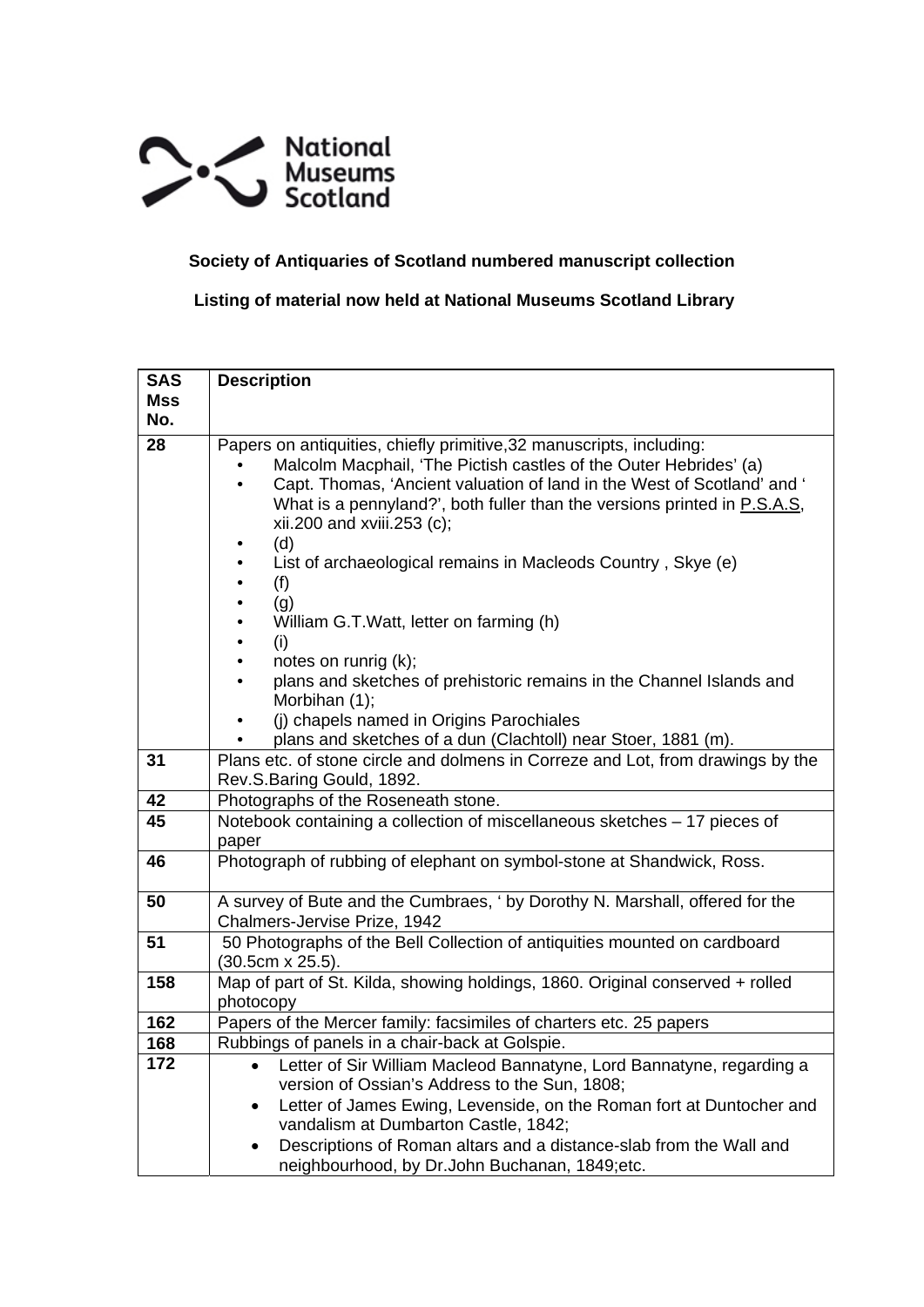| 173 | Lithographs of objects, prehistoric and later, in the collection of James Isles,<br>St. Ninian's, Blairgowrie. 20 sheets. 260 mm x 190 mm.                    |
|-----|---------------------------------------------------------------------------------------------------------------------------------------------------------------|
| 175 | (a) 'Catalogue raisonnee of the loan collection from Oransay and Colonsay<br>International Fisheries Exhibition, London, 1883. William<br>Gallowayexhibitor.' |
|     | (b) 'Note on the skeleton of a Scandinavian war horse, two cross-graven slabs,                                                                                |
|     | three Anglo-Saxon stycas, &c., found in immediate connection with the                                                                                         |
|     | Viking grave, Kiloran Bay, Colonsay, 'by W.Galloway.                                                                                                          |
|     | (c) 'Notice of three cists of the Neolithic periodat Urragaig,                                                                                                |
|     | Colonsayopened May 18 <sup>th</sup> , 1882, by William Galloway'<br>(f.1); 'Incised stone found in a cist at Kilchatten, Colonsay'                            |
|     | (f.15); 'Celt and sinker-stone found at Urragaig' (f.17).                                                                                                     |
|     | (d) Photographs of an incised stone, a skeleton, and a pot.                                                                                                   |
| 178 | 'Some implements and weapons of the Stone Age,' an account of the antiquities                                                                                 |
|     | of Roxburghshire, with drawings. 12 sheets                                                                                                                    |
| 179 | Tardenoisian implements from Dryburgh; by Thomas L.Stirling (Chalmers-                                                                                        |
|     | Jervise Prize essay). 10 pages of typed notes, 3 sheets with drawing, 1 map                                                                                   |
| 180 | 5 Photographs of the Museum of the Society and its contents, in the Royal                                                                                     |
|     | Institution. Mounted on card. 3 smallest are 214mm x 133mm, 2 larger are 200                                                                                  |
|     | mm x 301 mm                                                                                                                                                   |
| 181 | 4 Photographs of carved oak panels from the Franciscan Nunnery at Dundee.<br>Mounted on card. Largest is 265mm x 228mm                                        |
| 184 | 2 Drawings of a stone axe found in Montgomery Street, Edinburgh with note,                                                                                    |
|     | 1897. 1 outline of dimensions, 1 sketch.                                                                                                                      |
| 188 | Drawings of ornament and other markings on objects from the Traprain hoard,                                                                                   |
|     | made as illustrations to A.O.Curle, The Treasure of Traprain, by William                                                                                      |
|     | Frater.76 pieces of loose paper.                                                                                                                              |
|     | NB. Many sketches on small scraps of paper have come loose from original                                                                                      |
|     | paper mounts.                                                                                                                                                 |
| 189 | 14 Photographs, Brazil, 1885. Most are of Indian rock-inscriptions in Amazonas,<br>1 of native inhabitants & 1 of expedition team                             |
|     | Some are reproduced in P.S.A.S, xix.                                                                                                                          |
| 192 | Photo of an urn from Tormore, Arran and a photo of 7 bronze vessels found                                                                                     |
|     | near Helmsdale 1868                                                                                                                                           |
| 197 | Manuscript by the Earl of Buchan of an address on Sir James Steuart Denham's                                                                                  |
|     | 'Plan for Introducing an Uniformity of Weights and Measures,' delivered to the                                                                                |
|     | Society in 1781, with memoranda and draft of a letter to a printer. 7 loose                                                                                   |
|     | sheets, A4 paper                                                                                                                                              |
| 198 | Drawings of a bronze blade possibly from Shuna, Argyll, 1874, of a halberd-                                                                                   |
|     | head in the British Museum, said to have been found near Culloden, 1889, and<br>of a bronze dagger from the Culbin Sands; drawing of a canoe found near Point |
|     | House Ferry on the Clyde in 1851; drawings and paintings, some perhaps by                                                                                     |
|     | Lady John Scott, of crannogs and canoes in Dowalton Loch.8 drawings in total.                                                                                 |
| 200 | Plans and sections of megalithic monuments at Bagneux, Maine-et-Loire, and in                                                                                 |
|     | Morbihan, by Sir Henry Dryden and W.C.Lukis, 1860-8.                                                                                                          |
| 205 | Letters to John Stuart, Secretary to the Society, on crannogs, runes, etc., 1861-                                                                             |
|     | 5, n.d., with some animadversions on Karl Christian Rafn, 1861. The writers                                                                                   |
|     | include George Stephens, George Petrie, Peter Andreas Munch, Sir Anthony                                                                                      |
|     | Panizzi, Ferdinand Keller, and Sir Herbert Maxwell, Bart.                                                                                                     |
|     | Around 73 letters.                                                                                                                                            |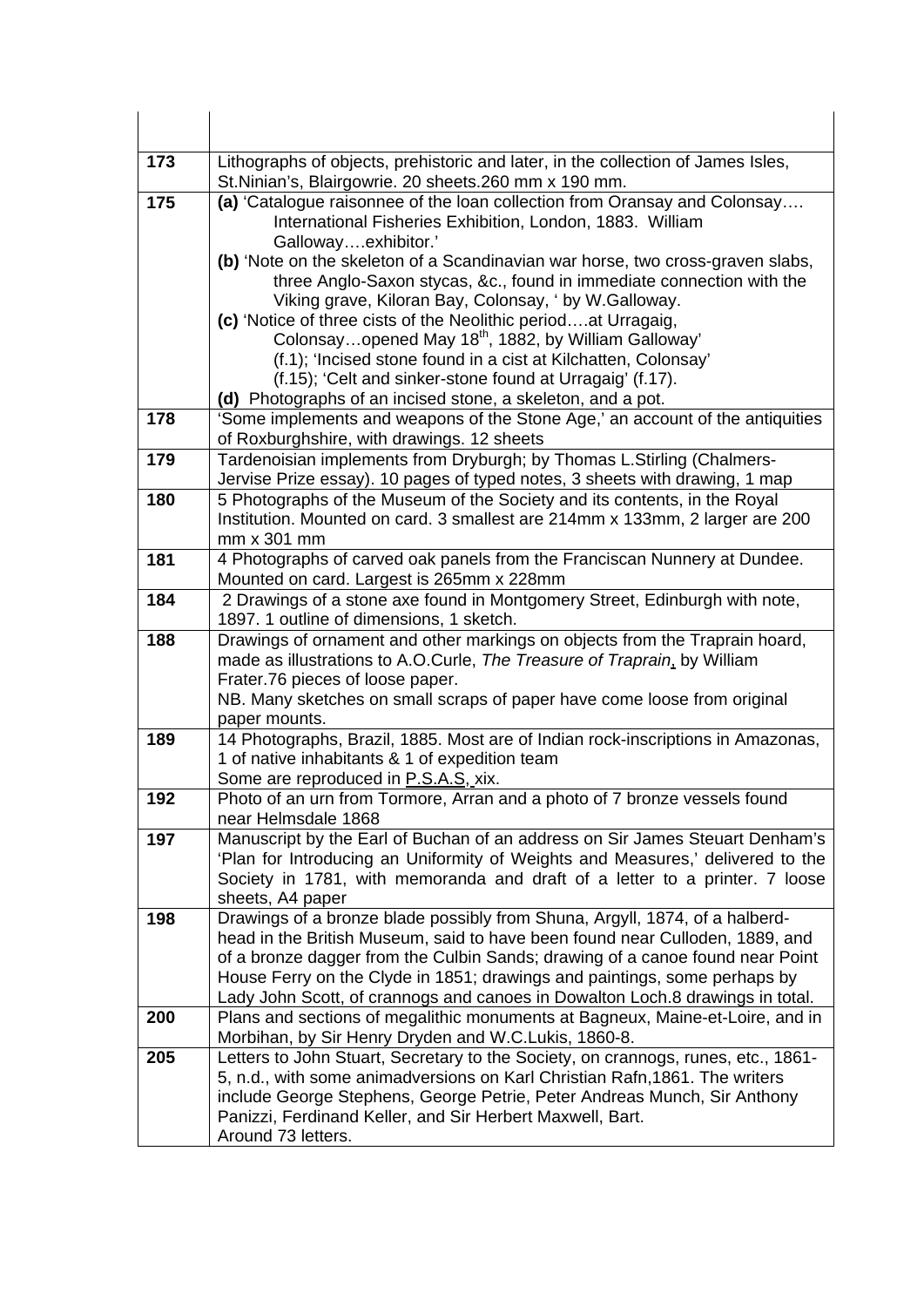| 206    |                     | Papers collected by James Thomas Irvine. All relate to English or foreign                                                             |
|--------|---------------------|---------------------------------------------------------------------------------------------------------------------------------------|
|        |                     | buildings or objects except some architect's drawings of St. Monance church in                                                        |
|        | (e).                | (a) Architectural drawings by John Drayton Wyatt, 1849, 1854. + catalogue of                                                          |
|        |                     | Library of C.R. Smith 1891 & catalogue of Lanseer Proof engravings, 1891                                                              |
| 207    |                     | Notes on Celtic bells by J.Graham Callander, ca. 1926.1 newspaper cutting, 7                                                          |
|        |                     | sheets of paper.                                                                                                                      |
| 208    |                     | 6 Photographs of mediaeval or later jars from Ayr and Forfar. Mounted on card.                                                        |
| 210    |                     | 5 Photographs of harps and targes of John Steuart of Dalguise, Cf. P.S.A.S.xv.<br>Mounted on card. 219mm x 142mm.                     |
| 215    |                     | 1 Drawing of a stone implement found in the parish of Croy, with 3 letters, dated<br>4, 8 & 9 March 1892.                             |
| 221    |                     | Rubbings of brasses at Thame, Oxon.1 very large rolled sheet 1905mm x<br>925mm. 2 smaller pieces at 240mm x 250mm and 250mm x 450 mm  |
| 226    |                     | Rubbings of stones and brasses in Madeira (Funchal, Santa Cruz) by George                                                             |
|        |                     | Seton, 1894. 3 sheets Rolled.                                                                                                         |
|        |                     | 2 largest: 1195mm x 775mm; smallest 442mm x 566mm                                                                                     |
| 227    |                     | Rubbings of brasses at Thame and Oxford. 3 large sheets, 2 smaller, long<br>narrow strips Rolled.                                     |
| 229    |                     | Rubbings of brasses at Queen's College, Oxford. 4 sheets                                                                              |
|        |                     | Rolled. Largest 925mm x 595mm.                                                                                                        |
| 233    |                     | Rubbings of brasses at Oxford and elsewhere in Oxfordshire, Fairford, and<br>Dublin Cathedral 1844, 1848. 17 rolls and 13 flat sheets |
| 243    |                     | 2 Photographs of charter given by Adam, Prior of Coldingham, 1536, and of                                                             |
|        |                     | grant by James VI relating thereto, 1608 + 2 small notes. Rolled.                                                                     |
| 245-60 |                     | Rubbings of brasses, by George Petrie, from Aberdeen (256); Thame, Oxon                                                               |
|        |                     | (252); Waterperry, Oxon (249); Westminster Abbey (247, 250, 258); and Oxford:                                                         |
|        |                     | Magdalen (253, 260); Merton (246, 248); New College (245, 251-2, 255, 257,                                                            |
|        |                     | 259); and St. Peter's in the East (252). Details are given in old index of MSS.,                                                      |
|        | $I.F.1-16.$<br>245. | Rubbings of brasses, by George Petrie; New College, Oxford. Rolled                                                                    |
|        | 246.                | Rubbings of brasses, by George Petrie; Merton College, Oxford.                                                                        |
|        |                     | Rolled round metal rung with wooden frame piece at top. (106.5cm                                                                      |
|        |                     | width)                                                                                                                                |
|        | 247.                | Rubbings of brasses, by George Petrie; Westminster Abbey Rolled                                                                       |
|        |                     | round metal rung with wooden frame piece at top. (106.5cm width)                                                                      |
|        | 248.                | Rubbings of brasses, by George Petrie; Merton College, Oxford.                                                                        |
|        |                     | Rolled round metal rung with wooden frame piece at top. (106.5cm                                                                      |
|        | 249.                | width)<br>Rubbings of brasses, by George Petrie; Waterperry, Oxon Rolled round                                                        |
|        |                     | metal rung with wooden frame piece at top (106.5cm width).                                                                            |
|        | 250.                | Rubbings of brasses, by George Petrie; Westminster Abbey Rolled                                                                       |
|        |                     | round metal rung with wooden frame piece at top. (106.5cm width)                                                                      |
|        | 251.                | Rubbings of brasses, by George Petrie; New College, Oxford. Rolled                                                                    |
|        |                     | round metal rung with wooden frame piece at top. (106.5cm width)                                                                      |
|        | 252.                | Rubbings of brasses, by George Petrie; New College, Oxford. Rolled                                                                    |
|        |                     | round metal rung with wooden frame piece at top. (106.5cm width)                                                                      |
|        | 253.                | Rubbings of brasses, by George Petrie; Magdalen College, Oxford.<br>Rolled round metal rung with wooden frame piece at top. (106.5cm  |
|        |                     | width)                                                                                                                                |
|        | 255.                | Rubbings of brasses, by George Petrie; New College, Oxford. Rolled                                                                    |
|        | 256.                | Rubbings of brasses, by George Petrie, from Aberdeen                                                                                  |
|        | 257.                | Rubbings of brasses, by George Petrie; New College, Oxford. Rolled                                                                    |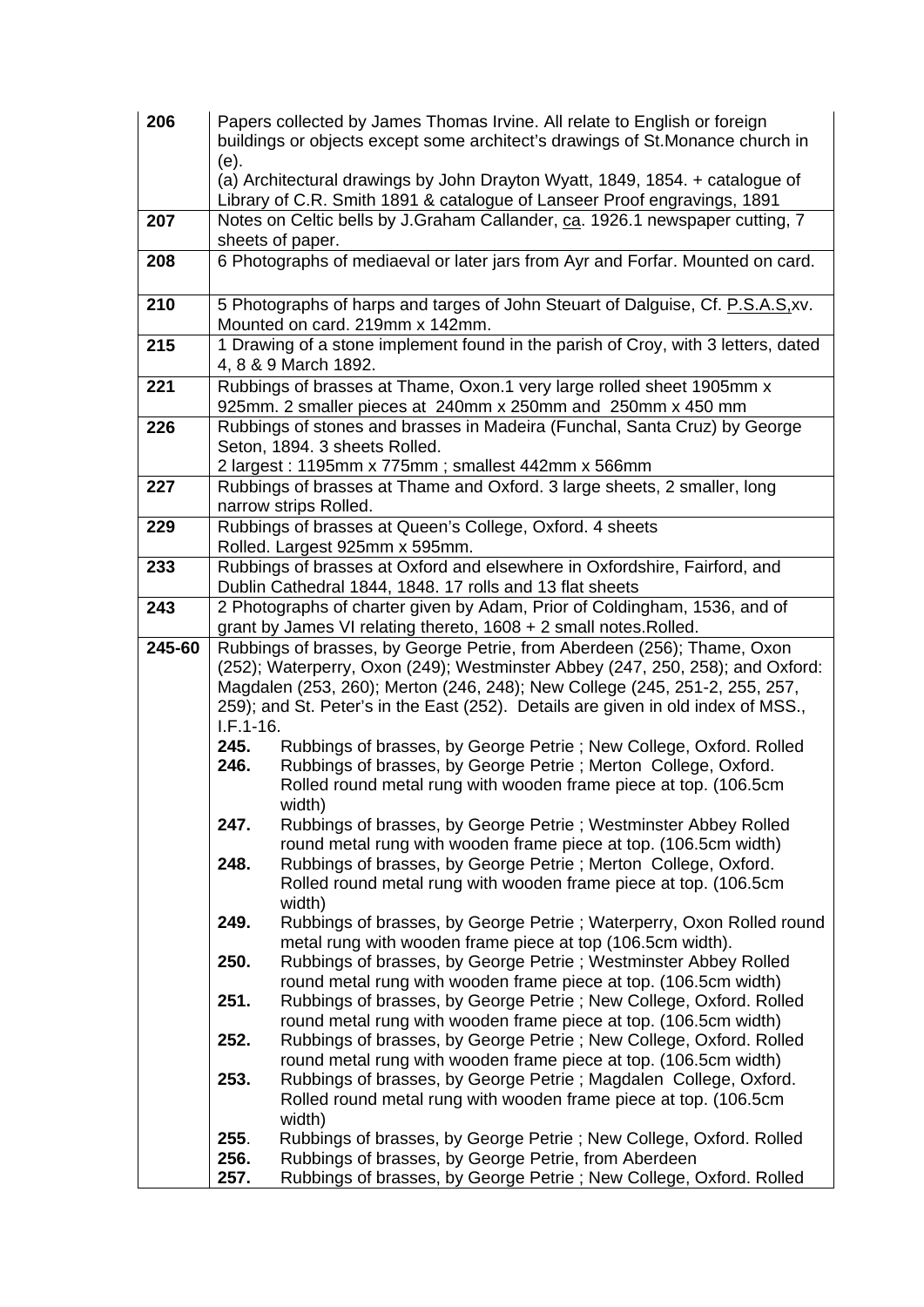|     | 258.<br>259.<br>260.                                                                | Rubbings of brasses, by George Petrie; Westminster Abbey Rolled<br>Rubbings of brasses, by George Petrie ; New College, Oxford. Rolled<br>Rubbings of brasses, by George Petrie; Magdalen College, Oxford.<br>Rolled                                                                                                                                                                                                                                                                                                                                                                                                                                                                                                                                                            |
|-----|-------------------------------------------------------------------------------------|---------------------------------------------------------------------------------------------------------------------------------------------------------------------------------------------------------------------------------------------------------------------------------------------------------------------------------------------------------------------------------------------------------------------------------------------------------------------------------------------------------------------------------------------------------------------------------------------------------------------------------------------------------------------------------------------------------------------------------------------------------------------------------|
| 263 |                                                                                     | Rubbings of slabs in Trondhjem Cathedral, 1874.                                                                                                                                                                                                                                                                                                                                                                                                                                                                                                                                                                                                                                                                                                                                 |
| 269 |                                                                                     | Genealogical chart of the MacCrimmon family. George C.B. Poulter.'                                                                                                                                                                                                                                                                                                                                                                                                                                                                                                                                                                                                                                                                                                              |
| 277 |                                                                                     | Contract between the Royal Association of Contributors to the National<br>Monument of Scotland and William and Lewis Alexander Wallace and their<br>cautioners for the building of the Monument, (?) 1826. Mutilated. See P.S.A.S.<br>xxii.63. Rolled.                                                                                                                                                                                                                                                                                                                                                                                                                                                                                                                          |
| 279 |                                                                                     | Drawings of a wooden object, perhaps a trap, from Glenluce. See P.S.A.S,<br>xxv.73. Rolled.                                                                                                                                                                                                                                                                                                                                                                                                                                                                                                                                                                                                                                                                                     |
| 284 |                                                                                     | 26 Photographs of Saxon crosses in N.England (Duhram, Lindisfarne, Nasham,<br>Stamfordham), of a sarcophagus at Jedburgh (see R.C.A.M., Roxburghshire, ii),<br>and of a chalice, with a letter of Canon Greenwell, 1891.                                                                                                                                                                                                                                                                                                                                                                                                                                                                                                                                                        |
| 287 |                                                                                     | 13 Photographs of 12 <sup>th</sup> -century ciborium of the Balfours of Burleigh. See                                                                                                                                                                                                                                                                                                                                                                                                                                                                                                                                                                                                                                                                                           |
|     |                                                                                     | P.S.A.S. 1ii.8. Mounted on 4 cardboard sheets,                                                                                                                                                                                                                                                                                                                                                                                                                                                                                                                                                                                                                                                                                                                                  |
| 288 |                                                                                     | Drawings of representations of Highland harps on sculptured stones.                                                                                                                                                                                                                                                                                                                                                                                                                                                                                                                                                                                                                                                                                                             |
|     |                                                                                     | 9 drawings mounted on 2 sheets of paper                                                                                                                                                                                                                                                                                                                                                                                                                                                                                                                                                                                                                                                                                                                                         |
| 290 |                                                                                     | Plans of forts in Essex, by Edward Andrews Downham 1897<br>Photolithographed. 4 sheets.                                                                                                                                                                                                                                                                                                                                                                                                                                                                                                                                                                                                                                                                                         |
| 292 | $\bullet$<br>$\bullet$                                                              | Miscellaneous plans and drawings, many being of unnamed sites and<br>unidentifiable objects. All are entered in the Index. Those whose site or<br>provenance is not given are:<br>market cross (21);<br>buildings, inscription, and figurine (32);<br>weapons, tools, and images, apparently from Oceania (24);<br>implements of stone hafted into bone, labelled 'Dr. Daniel Wilson,<br>Toronto' (25);<br>site of find of deer's horns and human skeleton (?cairn) (26);<br>$(?)$ fort on promontory $(27)$ ;<br>$(?)$ fort by the sea $(28)$ ;<br>cairn, 'Mound no.ii' (29);<br>cists with contents (30)<br>(?) earth-houses (32, 36);<br>building (33);<br>urn in cist (35).                                                                                                 |
|     | (1)<br>(2)<br>(3)<br>(4)<br>(5)<br>(6)<br>(7)<br>(8)<br>(9)<br>(10)<br>(11)<br>(12) | 4 drawings of wooden locks from Norway<br>2 section drawings; basement of Ardmore Tower & basement of Cloyne<br>Tower, 3 drawings Abernethy tower + 3 photos of these 3 drawings<br>2 drawings mounted on 1 sheet of paper of building in Inverness-shire.<br>Reproduced in PSAS v, 119<br>drawing<br>drawing + plan of fort Au Dun<br>2 drawings of Regent Murray's tomb, St Giles 1826<br>watercolour painting of MacBelles Castle<br>4 drawings of St Michael's temple, Keallum<br>sketch of fragments of a burnt clay urn found in a short cist near Kelso<br>Abbey, May 1864<br>3 drawings of monuments/slabs at church of Kinkell. See PSAS Ixxxi, 43<br>Plan of building at Luffness, East Lothian 29/10/1858<br>Drawing of Broch of Mousa, Shetland July 1865. G Petrie |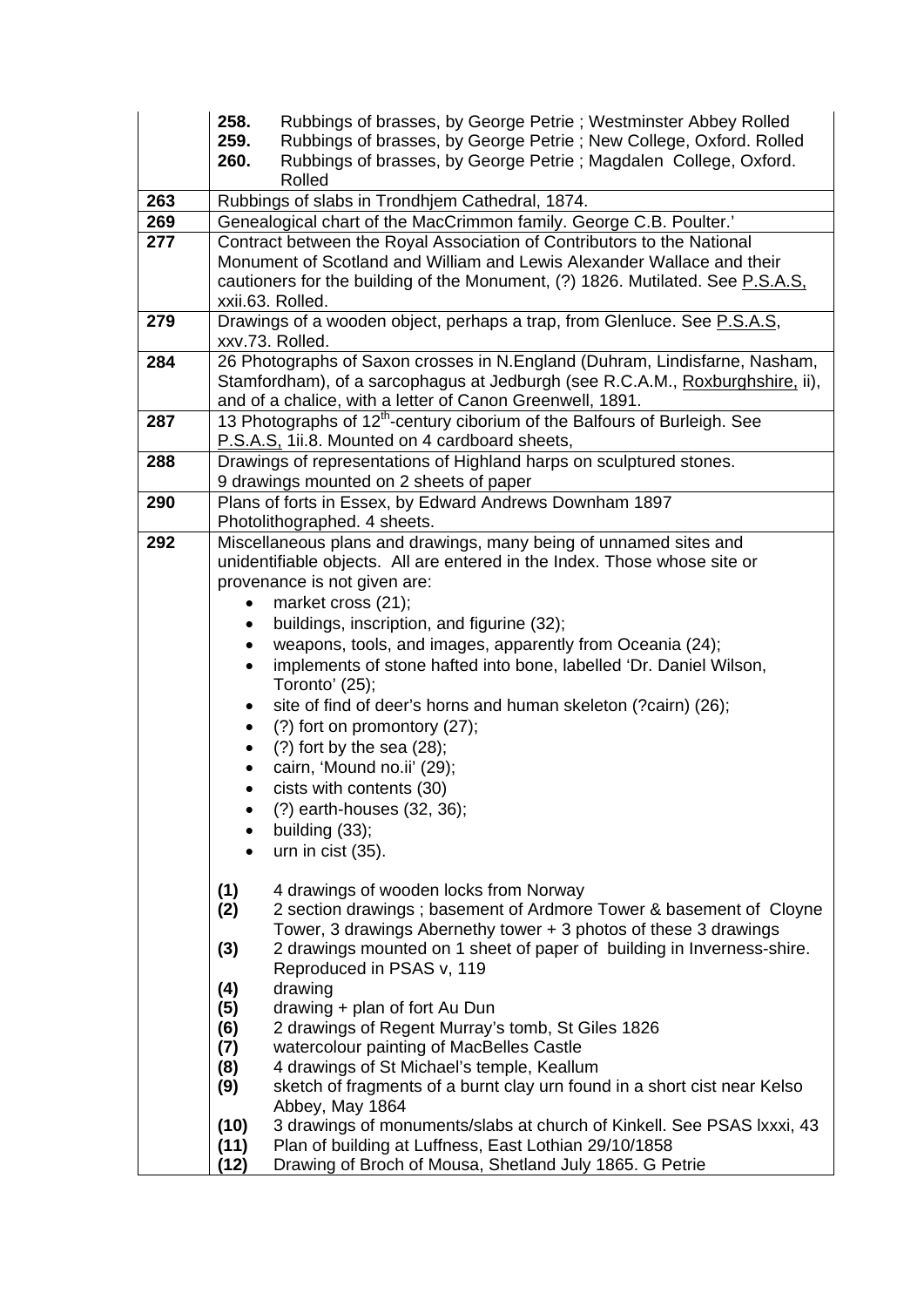|     | (13)<br>(14)<br>(15) | Drawing of mortar found in railway cutting near Newstead<br>Plan of Cave at Oban, Jan. 1895. See PSAS xxix, 214<br>Drawing of effigy in the area of the choir of St Mary's Church Rothesay. |
|-----|----------------------|---------------------------------------------------------------------------------------------------------------------------------------------------------------------------------------------|
|     |                      | See PSAS ii, 467                                                                                                                                                                            |
|     | (16)<br>(17)         | Rubbing of inscribed rock, Stirling<br>Sketches on small bit of card of flint flakes, bronze pin & crania found in                                                                          |
|     |                      | stone circles, Tormore                                                                                                                                                                      |
|     | (18)                 | Drawing of shale necklace from a cist at Torrish, Kildonan, April 26th<br>1870                                                                                                              |
|     | (19)                 | Drawing of henge like monument, India                                                                                                                                                       |
|     | (20)                 | Plan of Shau's Cairn                                                                                                                                                                        |
|     | (21)                 | Drawing of pillar monument with unicorn on top                                                                                                                                              |
|     | (22)<br>(23)         | Sheet of paper with misc. sketches (figs. $1 - 6$ ) of plans $+$ inscriptions<br>Drawing of brooch from Gotland                                                                             |
|     | (24)                 | Sheet of paper with misc. sketches (fig. $1 - 10$ ) ethnographic                                                                                                                            |
|     | (25)                 | Envelope with 17 drawings of misc.stone & bone artefacts. No                                                                                                                                |
|     |                      | provenance                                                                                                                                                                                  |
|     | (26)                 | 2 sheets with plans, 1825                                                                                                                                                                   |
|     | (27)                 | plan (?) of fort on promontory?                                                                                                                                                             |
|     | (28)                 | Plan (?) fort by the sea                                                                                                                                                                    |
|     | (29)                 | Sketch of cist and finds from cist – identified as "mound No.II)                                                                                                                            |
|     | (30)                 | Plan of cist                                                                                                                                                                                |
|     | (31)                 | <b>Sketch</b>                                                                                                                                                                               |
|     | (32)                 | Plan                                                                                                                                                                                        |
|     | (33)<br>(34)         | 2 pieces of card – 1 sketch of 2 chiselled stones, Roman(?)<br>2 sheets of paper. Plans of structure from Crichton, Midlothian.                                                             |
|     |                      | Reproduced in PSAS li                                                                                                                                                                       |
|     | (35)                 | sketch of urn/food vessel in cist                                                                                                                                                           |
| 295 | (36)                 | plan<br>4 Photographs of the Invermay tankard, mounted on card.                                                                                                                             |
| 296 |                      | Drawings of Viking grave on Colonsay and its contents.                                                                                                                                      |
| 298 |                      | Photograph of jet necklace from Pitruchie, Angus.                                                                                                                                           |
| 300 |                      | Photographs of bronze hoard from Migdale, See P.S.A.S, xxxv.266                                                                                                                             |
| 301 |                      | 2 Photographs of a Faeroese bismar. See P.S.A.S, xxxii.52, original mounting.                                                                                                               |
|     |                      |                                                                                                                                                                                             |
| 302 |                      | 5 Photographs of Midside Maggie's Girdle (reproduced in P.S.A.S, xxxii.197), a<br>Greek helmet, and armlet from Pitalpin (see P.S.A.S, xv.344).                                             |
| 305 |                      | 4 Photographs of bronze armlet found at Achavrail, Rogart, in 1901, reproduced                                                                                                              |
|     |                      | in P.S.A.S, xxxviii.467.                                                                                                                                                                    |
| 307 |                      | 27 Miscellaneous photographs, 1864-95, n.d. They include:                                                                                                                                   |
|     |                      | coracle in the Elgin Museum (3);                                                                                                                                                            |
|     | ٠                    | tombstone of the MacNeils, Crowners of Bute, 1887 (4);                                                                                                                                      |
|     | $\bullet$            | inscribed stone in Lauder old manse (5);                                                                                                                                                    |
|     | ٠                    | objects from crannog at Hyndford (see P.S.A.S. xxxiii.373) (6);<br>stone cists found at Invergowrie in 1887 (8);                                                                            |
|     | ٠                    | antiquities from the Fordoun district (9);                                                                                                                                                  |
|     | ٠                    | tape-loom from Ardclach, Nairnshire (11);                                                                                                                                                   |
|     |                      | brooch from Dorusduain, Kintail (13);                                                                                                                                                       |
|     |                      | Scandinavian bronze ornament bearing runes, from Greenmouth Castle,                                                                                                                         |
|     |                      | Bellingham, Co. Louth (see P.S.A.S. ix.221) (15);                                                                                                                                           |
|     |                      | pistol made in Dundee, ca. 1700 (see P.S.A.S. xxii 276) (16);                                                                                                                               |
|     |                      | fort at Suidhe Chennaidh, Kilchrenan (see P.S.A.S. xxiii.413) (17);                                                                                                                         |
|     |                      | gold armlet from Chatham (18);                                                                                                                                                              |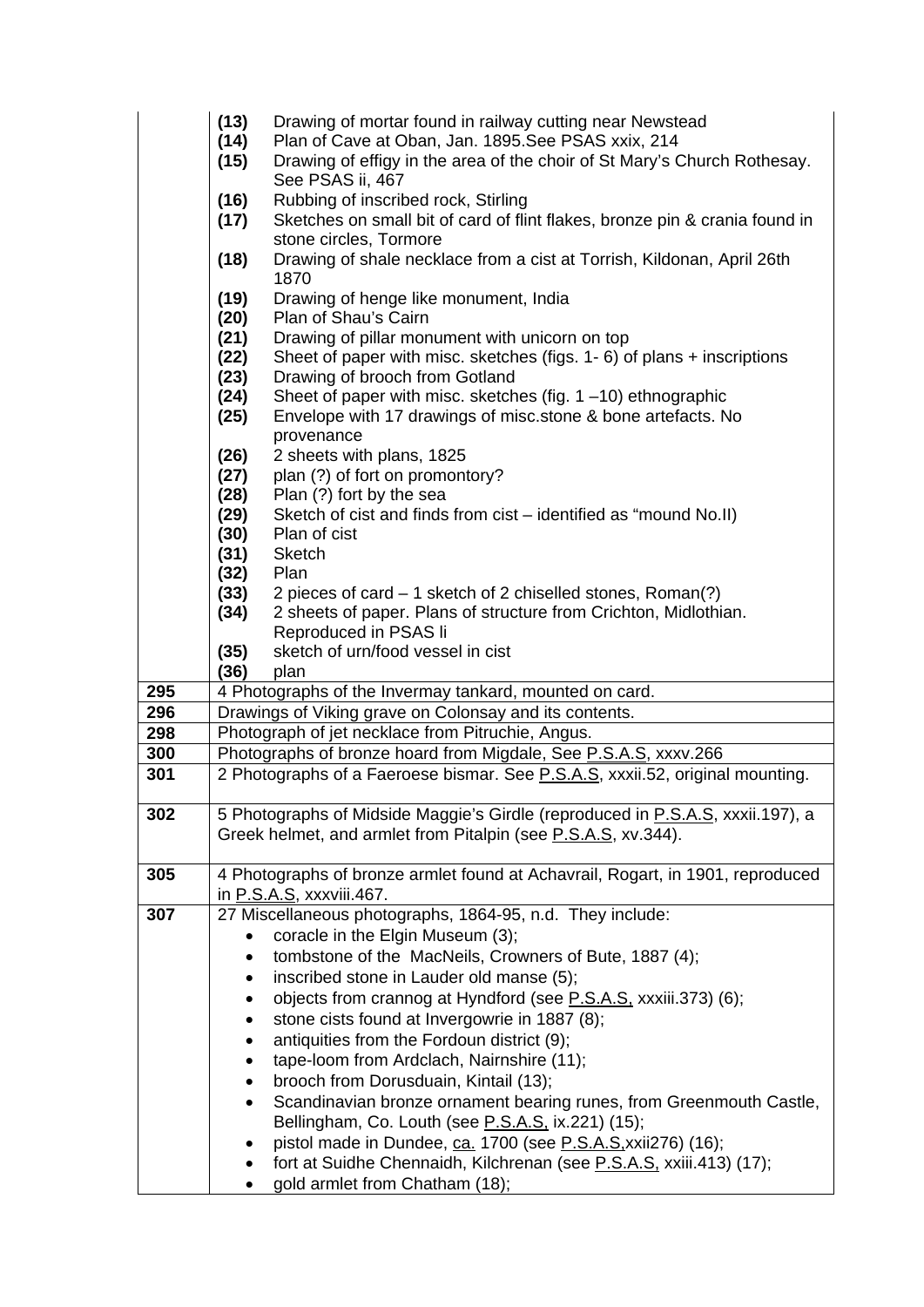|     | brooches etc. from Croy (19).                                                                                                                                                                                                                                                                                                                                                                                                                                                                                                                                                                                                                                                                                                                                                                                                                                                                                                          |
|-----|----------------------------------------------------------------------------------------------------------------------------------------------------------------------------------------------------------------------------------------------------------------------------------------------------------------------------------------------------------------------------------------------------------------------------------------------------------------------------------------------------------------------------------------------------------------------------------------------------------------------------------------------------------------------------------------------------------------------------------------------------------------------------------------------------------------------------------------------------------------------------------------------------------------------------------------|
|     | On original mounting<br>28 photographs in total:<br>(1)<br>arrowhead collection<br>arrowhead from Glenluce<br>(2)<br>coracle from the Elgin Museum<br>(3)<br>tombstone of the MacNeils, Crowners of Bute, 1887<br>(4)<br>inscribed stone in Lauder old manse (5);<br>(5)<br>(6)<br>objects from crannog at Hyndford (see P.S.A.S, xxxiii.373);<br>3 separate photos numbered 7 daggers<br>(7)<br>3 photos of stone cists found at Invergowrie in 1887);<br>(8)<br>antiquities from the Fordoun district (9);<br>(9)<br>side view of Newton Stone<br>(10)<br>tape-loom from Ardclach, Nairnshire (11);<br>(11)<br>2 photos numbered 12, one of hoard perhaps from Orkney, & one of<br>(12)<br>large maceheads<br>(13)<br>brooch from Dorusduain, Kintail (13);<br>canon dredged up from sea<br>(14)<br>(15)<br>Scandinavian bronze ornament bearing runes, from Greenmouth Castle,<br>Bellingham, Co. Louth (see P.S.A.S, ix.221) (15); |
|     | pistol made in Dundee, ca. 1700 (see P.S.A.S, xxii276) (16);<br>(16)<br>fort at Suidhe Chennaidh, Kilchrenan (see P.S.A.S, xxiii.413)<br>(17)                                                                                                                                                                                                                                                                                                                                                                                                                                                                                                                                                                                                                                                                                                                                                                                          |
|     | gold armlet from Chatham (18);<br>(18)<br>brooches etc. from Croy (19).<br>(19)                                                                                                                                                                                                                                                                                                                                                                                                                                                                                                                                                                                                                                                                                                                                                                                                                                                        |
|     | (20)<br><b>Highland shield</b><br>Stone axe<br>(21)                                                                                                                                                                                                                                                                                                                                                                                                                                                                                                                                                                                                                                                                                                                                                                                                                                                                                    |
|     | (22)<br>unknown<br>Photo of unidentified old man<br>(23)<br>(24)<br>unknown                                                                                                                                                                                                                                                                                                                                                                                                                                                                                                                                                                                                                                                                                                                                                                                                                                                            |
| 308 | 6 Photographs of round-bottomed urns at Campbeltown, Dr.T.H.Bryce. Photos                                                                                                                                                                                                                                                                                                                                                                                                                                                                                                                                                                                                                                                                                                                                                                                                                                                              |
| 311 | are loose and unmounted<br>2 Photographs of urns from Denbeath, Fife, with letter of John Patrick, 1906.                                                                                                                                                                                                                                                                                                                                                                                                                                                                                                                                                                                                                                                                                                                                                                                                                               |
|     |                                                                                                                                                                                                                                                                                                                                                                                                                                                                                                                                                                                                                                                                                                                                                                                                                                                                                                                                        |
| 314 | Drawings of urns and stone-hammer from Scotstown Partick, 1886.<br>2 sheets                                                                                                                                                                                                                                                                                                                                                                                                                                                                                                                                                                                                                                                                                                                                                                                                                                                            |
| 316 | Rubbing of brass Highland brooch from Elgin, copy of the inscription and letter,<br>1899.                                                                                                                                                                                                                                                                                                                                                                                                                                                                                                                                                                                                                                                                                                                                                                                                                                              |
| 321 | Letter of W. Mackie Greig and other papers regarding cist burials at Lochside,<br>Stenness, 1928.                                                                                                                                                                                                                                                                                                                                                                                                                                                                                                                                                                                                                                                                                                                                                                                                                                      |
|     | Letter dated 2/4/1928, newspaper cutting, letter dated 7/4/1928, 2 sheets of<br>typed notes concerning two skulls from Orkney                                                                                                                                                                                                                                                                                                                                                                                                                                                                                                                                                                                                                                                                                                                                                                                                          |
| 324 | 8 Photographs of sculptured stones at St. Vigeans. See P.S.A.S, ix.                                                                                                                                                                                                                                                                                                                                                                                                                                                                                                                                                                                                                                                                                                                                                                                                                                                                    |
| 325 | 6 Photographs of people of St. Kilda, by Capt. F.W.L. Thomas, 1860.                                                                                                                                                                                                                                                                                                                                                                                                                                                                                                                                                                                                                                                                                                                                                                                                                                                                    |
| 329 | 4 Letters regarding fort on Castle Law, Abernethy, Perthshire, 1 sheet with                                                                                                                                                                                                                                                                                                                                                                                                                                                                                                                                                                                                                                                                                                                                                                                                                                                            |
|     | drawings of objects, by Alexander Mackie, 1898. See P., xxxiii. 13                                                                                                                                                                                                                                                                                                                                                                                                                                                                                                                                                                                                                                                                                                                                                                                                                                                                     |
| 330 | Drawings of the battlefield of Degsastan at Dawston Burn, of ruins of chapel                                                                                                                                                                                                                                                                                                                                                                                                                                                                                                                                                                                                                                                                                                                                                                                                                                                           |
|     | there, Roxburghshire, nos. 79, 243 (7), and of alleged Roman camp over<br>Caddroun Linn, with letter of C.B.Balfour, 1875, 1885.8 loose sheets.                                                                                                                                                                                                                                                                                                                                                                                                                                                                                                                                                                                                                                                                                                                                                                                        |
| 336 | Letter describing tomb at Fetteresso, by John Stuart, 1822. See Arch. Scot.,                                                                                                                                                                                                                                                                                                                                                                                                                                                                                                                                                                                                                                                                                                                                                                                                                                                           |
|     | ii.462.                                                                                                                                                                                                                                                                                                                                                                                                                                                                                                                                                                                                                                                                                                                                                                                                                                                                                                                                |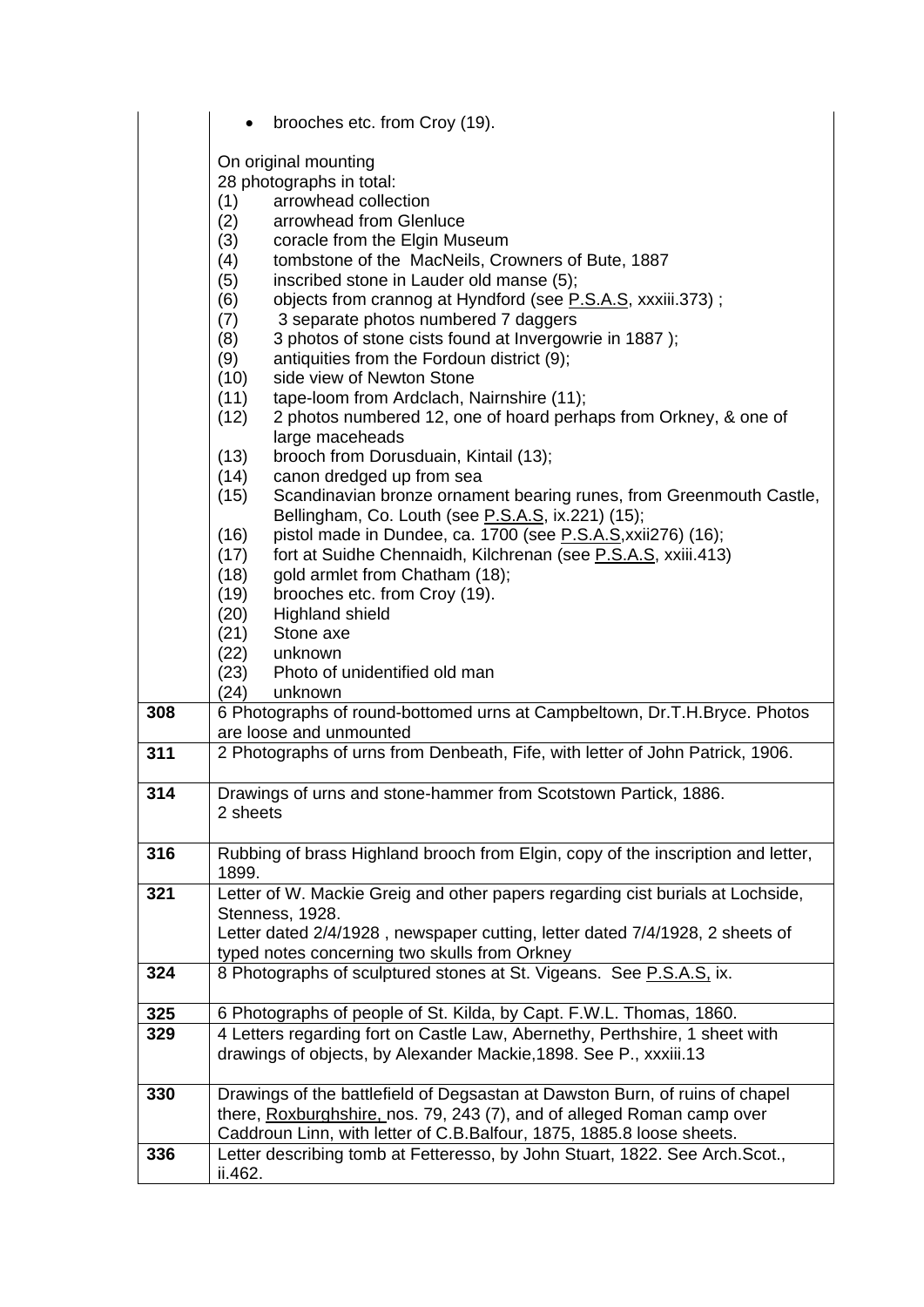| 337 | Photographs of sculptured stones in Angus and Kincardineshire, one on Caskie<br>Ben, Inverurie, and another, by O.G.S. Crawford, with list, 1939.49 photographs<br>in total. Nos 1-44 photos taken by Crawford (2 copies of 36 & 37) and 3 other<br>photos                                                                                                                                                                                                                                                                                                                                                                                                                                                                                                                                                                                                                                                                                                                                                                                                                                                                                                                                                                                                                                                                                                                                                                                                                                                                                                                                                                                                                                           |  |  |
|-----|------------------------------------------------------------------------------------------------------------------------------------------------------------------------------------------------------------------------------------------------------------------------------------------------------------------------------------------------------------------------------------------------------------------------------------------------------------------------------------------------------------------------------------------------------------------------------------------------------------------------------------------------------------------------------------------------------------------------------------------------------------------------------------------------------------------------------------------------------------------------------------------------------------------------------------------------------------------------------------------------------------------------------------------------------------------------------------------------------------------------------------------------------------------------------------------------------------------------------------------------------------------------------------------------------------------------------------------------------------------------------------------------------------------------------------------------------------------------------------------------------------------------------------------------------------------------------------------------------------------------------------------------------------------------------------------------------|--|--|
| 340 | Photographs of miscellaneous Roman objects, some of them from England and<br>Germany, and other objects, probably collected by James Curle.                                                                                                                                                                                                                                                                                                                                                                                                                                                                                                                                                                                                                                                                                                                                                                                                                                                                                                                                                                                                                                                                                                                                                                                                                                                                                                                                                                                                                                                                                                                                                          |  |  |
| 350 | Miscellaneous drawings of Scottish and other antiquities, 1864-98. They<br>include:<br>(1)<br>location of this drawing unknown<br>1 sheet with 2 sketches of urns; 1 urn found in cists found at Carbrach<br>(2)<br>1862, & the other a sketch of an urn in the possession of Mr Taylor,<br>Lesmurdie<br>(3)<br>plan of cist at Easterton, Roseisle<br>drawing of terraces on Culter Crags, from top of Snaip Hill<br>(4)<br>5 drawings on 3 cardboard mounts: (a)sculpture on stone near the<br>(5)<br>Panorama Rock, Ilkley;(b) 2 drawings of sculpture on stone near the<br>Panorama Rock, Ilkley; (c) sketch of sculptured stone on Addigham<br>Moor, near Ilkley & sketch of spindle whorls from Dr Schliemans Troy for<br>comparison<br>(6)<br>Sketch of a roman tile from Barnack, 1883<br>plan of area around Birrenswark Hill, 1898<br>(7)<br>sketches of Scandinavian brooches from a burial at Westerseat, Wick,<br>(8)<br>1840<br>(9)<br>sketch of Abernethy Tower and Fort, Ross June 1898<br>2 sheets: (a) sketch of incised stone from carin of Holm of<br>(10)<br>Daltallachan, H. Park May 1880. See Psas xiv, 283 (similar drawing); (b)<br>similar stone, H. Park Sep. 1879<br>(11)<br>sketch of incised stone by D small 1883<br>drawing of Ruthwell Cross<br>(12)<br>(13)<br>sketch of chapel on St Serf's Island, Lochleven. Published in PSAS xvi,<br>159<br>(14)<br>photograph of ornamental sword<br>sketch of old Scots wooden panelling, 1881<br>(15)<br>3 sheets of card (a) - (c) all in <b>PSAS xxxi</b> - ornamental ?spoons/ ladles?<br>(16)<br>(17)<br>sketch of dagger<br>(18)<br>sketch of supposed site of huts of Culdee hermits<br>(19)<br>unidentified sketch |  |  |
| 351 | The cup-marked stones of North Uist and Benbecula, ' with photographs, by D.J.<br>Lyford-Pike (Chalmers Jervise Prize essay). for 1931.                                                                                                                                                                                                                                                                                                                                                                                                                                                                                                                                                                                                                                                                                                                                                                                                                                                                                                                                                                                                                                                                                                                                                                                                                                                                                                                                                                                                                                                                                                                                                              |  |  |
| 352 | 'Essay on objects of prehistoric antiquity in the County of Angus, ' with<br>photographs, by William Fenton, 1937 (Chalmers Jervise Prize essay).                                                                                                                                                                                                                                                                                                                                                                                                                                                                                                                                                                                                                                                                                                                                                                                                                                                                                                                                                                                                                                                                                                                                                                                                                                                                                                                                                                                                                                                                                                                                                    |  |  |
| 353 | The Romanno terraces; their origin and purpose,' with photographs, drawings,<br>and maps, by W.W.T. Hannah (Chalmers Jervise Prize essay for 1930). 13<br>unbound sheets A4                                                                                                                                                                                                                                                                                                                                                                                                                                                                                                                                                                                                                                                                                                                                                                                                                                                                                                                                                                                                                                                                                                                                                                                                                                                                                                                                                                                                                                                                                                                          |  |  |
| 354 | 2 Photographs of the symbol-stone at Elgin. Original mounting                                                                                                                                                                                                                                                                                                                                                                                                                                                                                                                                                                                                                                                                                                                                                                                                                                                                                                                                                                                                                                                                                                                                                                                                                                                                                                                                                                                                                                                                                                                                                                                                                                        |  |  |
| 355 | 4 Photographs of cross at Barochan, Renfrewshire, ca. 1885 mounted on 2<br>pieces of card. Also a lose photo of slab from Meigle                                                                                                                                                                                                                                                                                                                                                                                                                                                                                                                                                                                                                                                                                                                                                                                                                                                                                                                                                                                                                                                                                                                                                                                                                                                                                                                                                                                                                                                                                                                                                                     |  |  |
| 357 | 7 Photographs and 1 sheet of drawings of 'canoe' from Piltalton, or Piltanton,<br>Burn, Wigtownshire, 1945. Photos are loose                                                                                                                                                                                                                                                                                                                                                                                                                                                                                                                                                                                                                                                                                                                                                                                                                                                                                                                                                                                                                                                                                                                                                                                                                                                                                                                                                                                                                                                                                                                                                                         |  |  |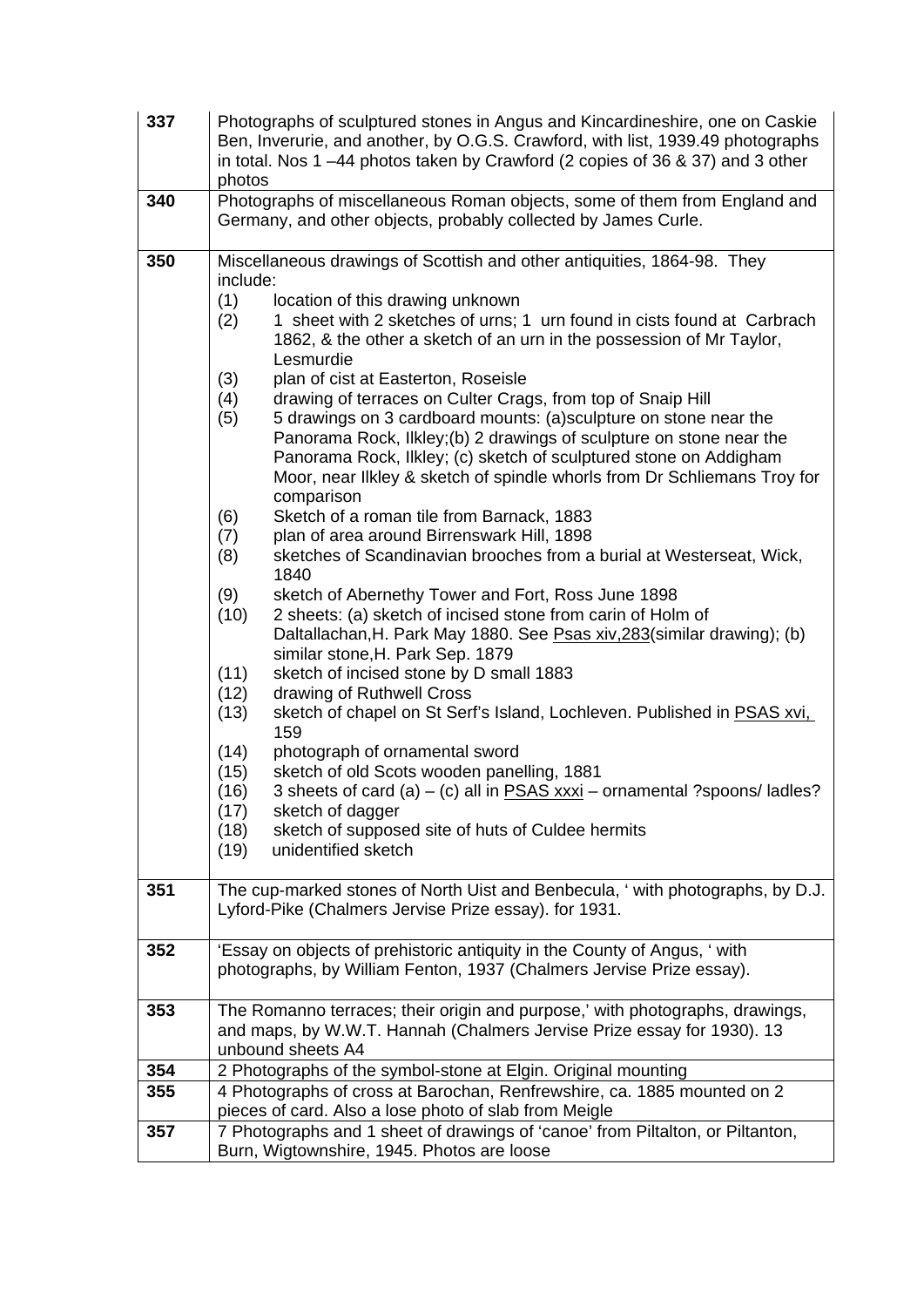| 363 | Drawings of cup-marked stone found near Lochore, Fife, with plan of site and<br>letter of Edward Henderson, 1943.                                |  |  |
|-----|--------------------------------------------------------------------------------------------------------------------------------------------------|--|--|
| 378 | Miscellaneous letters on antiquities, including many donations, addressed to the                                                                 |  |  |
|     | Society by various writers, 1857-84, n.d. They are arranged in order of date,                                                                    |  |  |
|     | and run concurrently in the two volumes. Some, which contain no information                                                                      |  |  |
|     | have not been indexed.                                                                                                                           |  |  |
|     | a description of the oldest council books & other records in the session of<br>(1)                                                               |  |  |
|     | the Town of Haddington, 1857                                                                                                                     |  |  |
|     | (2)<br>notice of a large collection of Fibulae and other silver ornaments and                                                                    |  |  |
|     | cairns discovered in the Parish of Sandwick in Orkney. G. Petrie 1858                                                                            |  |  |
|     | (3)<br>description of find of bones from the parish of Chapel of Garioch in<br>Aberdeenshire. March 1859                                         |  |  |
|     | (4)<br>letter entitled "Walks in Annandale", John Gardner, 1860                                                                                  |  |  |
|     | letter concerning find of gold nr. Coulter in Lanarkshire, 1859<br>(5)                                                                           |  |  |
|     | analysis of Pig iron from the old furnaces at Poolswe. By Dr. A Mitchell.<br>(6)                                                                 |  |  |
|     | See PSAS iv, 72                                                                                                                                  |  |  |
|     | description of recent finds of coins in Scotland by George Sim 1864<br>(7)                                                                       |  |  |
|     | (8)<br>letter from Leut. Col. K. Erskine of Pittodrie See PSAS vi, 276                                                                           |  |  |
|     | on cup and ring marked stones in Invernesshire and at Barahill, Tulloch<br>(9)                                                                   |  |  |
|     | and Mount Gerald(?)nr, Dingwall. Pages 1-12 See PSAS vi. App 46-7                                                                                |  |  |
|     | (10)<br>letter from Thomas Stevenson 1865 concerning proposal to obtain a<br>map of Edinburgh and plans of different churchyards and cemeteries. |  |  |
|     | (11)<br>report on some ancient remains, 1866 from D. Henderson                                                                                   |  |  |
|     | (12)<br>note concerning find of a radical pike hid in 1819 found 1847                                                                            |  |  |
|     | (13)<br>note on Charles Edward Stewart's bagpipes, 1871                                                                                          |  |  |
|     | (14)<br>catalogue of glass pottery, bronze, stone & bone implements from                                                                         |  |  |
|     | <b>Boness Cave</b>                                                                                                                               |  |  |
|     | (15)<br>note on a burial place at Dounan, 1886                                                                                                   |  |  |
|     | inventory of articles forming the collection of antiquities in the Mansion<br>(16)                                                               |  |  |
|     | House of Castle Mainsm Lanarkshire very sooty<br>notice of the scene of the skirmish between the Scottish army under Sir<br>(17)                 |  |  |
|     | Lesley v the English army under Cromwell on 29 <sup>th</sup> aug 1650                                                                            |  |  |
|     | (18)<br>note on an armada wreck and canon                                                                                                        |  |  |
|     | (19)<br>letter concerning stone found in Broch of Koliness, Sanday, 1828                                                                         |  |  |
|     | (20)<br>letter dated 1879                                                                                                                        |  |  |
|     | (21)<br>Note on axehead of iron found in Lethnott, Forfarshire                                                                                   |  |  |
|     | (37)<br>letter dated 29/9/1879                                                                                                                   |  |  |
| 381 | Drawings of the site on Traprain Law and objects from it. Published in P.S.A.S.                                                                  |  |  |
|     | x1ix and following volumes.                                                                                                                      |  |  |
|     | 18 cardboard sheets + 1 envelope with 5 loose drawings<br>62 Plates of James Drummond, Sculptured Monuments in Iona, etc.                        |  |  |
| 382 | All 260mm x 370mm                                                                                                                                |  |  |
| 383 | Original paintings of St. Fillan's crosier and the casing, by G.R.                                                                               |  |  |
|     | 2 sheets                                                                                                                                         |  |  |
| 385 | Portfolio, apparently of James Drummond, containing drawings etc. Some bear                                                                      |  |  |
|     | notes of Andrew Jervise, 1861, n.d.                                                                                                              |  |  |
|     | Photographs of pistols, maces, brooches, Mary of Guise's spinning-<br>(i)                                                                        |  |  |
|     | wheel, and a powder-horn.                                                                                                                        |  |  |
|     | Drawings of St. Rule's tower and chapel at St. Andrews, 1776, stone<br>(ii)                                                                      |  |  |
|     | coffin at Dalmeny, and hog-backed stone at Abercorn.<br>Drawings (coloured and plain) and a few rubbings of objects, numbered<br>(iii)           |  |  |
|     | 1-48 (nos.11 and 28 missing), with a list of them dated 1860, followed by                                                                        |  |  |
|     | 14 unnumbered sketches.                                                                                                                          |  |  |
|     | The subjects include weapons and sporrans (paintings very like the plates in                                                                     |  |  |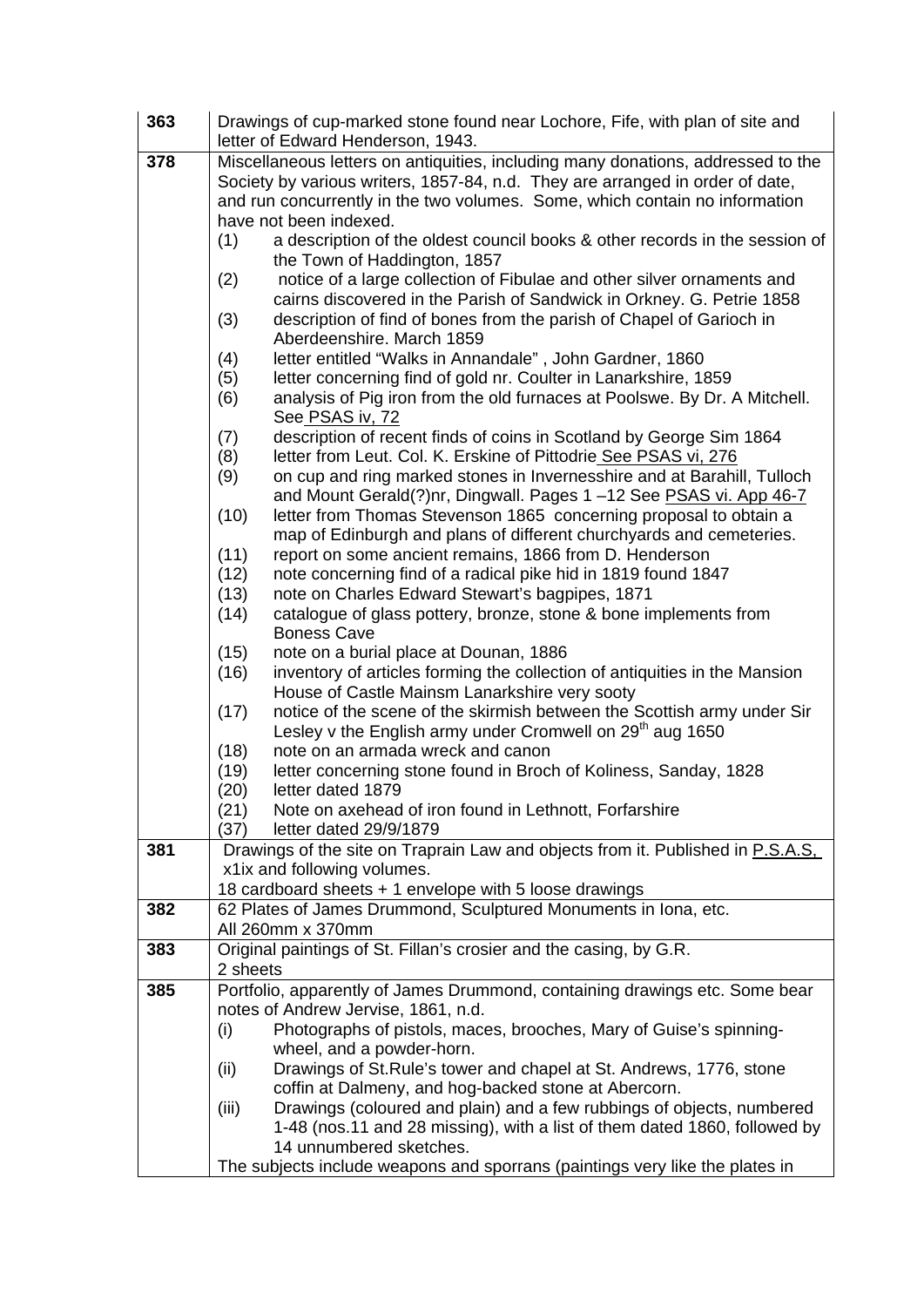Ancient Scottish Weapons); prehistoric weapons and pottery; later ornaments, vessels, kists, locks, and keys; Mary of Guise's spinning-wheel; and garments of John Marquess of Montrose.

The sheets below confusingly have 2 numbers on them. The number quoted below is that founding the top left hand corner and relates to list found in portfolio titled "plates given away Dec. 7th 1860" number 1 – 48

- (1) stone collars
- (2) highland musket
- Montrose Religuaries
- (4) Gloves
- (5) Jewelled spinning wheel
- (6) Silver chain and ornaments'
- (7) silver cup with rubbings
- (8) Silver cup details. Powder Horn
- (9) 2 sporrans with details
- (10) purse mouth Elgin
- (11) Charms 6 (unlocated)
- (12) battle axe and Lochaber axe
- (13) Cambus Kenneth Coffer
- (14) Charles II Highland broadsword with details
- (15) Broadsword with details
- (16) Highland musket with details
- (17) Roman urns and
- (18) Roman urns
- (19) Roman urns and P
- (20) Roman urns
- (21) Roman urns and axehead
- (22) Locks
- (23) Stone balls and fragment of urn
- (24) Highland musket
- (25) Two handed sword
- (26) Pulpit hour glass, lock and key
- (27) Lochchaber Axe, flail, habbert head
- (28) Silver armlet pun and Roman pots
- (29) Black locks and old key
- (30) Battle axe and silver chain
- (31) Part of urn and bronze weapons
- (32) Arrow heads, axes
- (33) stone balls, hammer
- (34) details of highland musket
- (35) details of highland muskets
- (36) details of highland muskets
- (37) sketches of St Andrew's Mace
- (38) sketches of Standee's mace
- (39) wall piece
- (40) lock and key
- (41) keys
- (42) thumb screws, Lochaber Axe, Roman eagle
- (43) bronze armlets
- (44) brass implements found near Banff
- (45) two brooches
- (46) Moneymusk Reliquary (facings)
- (47) Kettle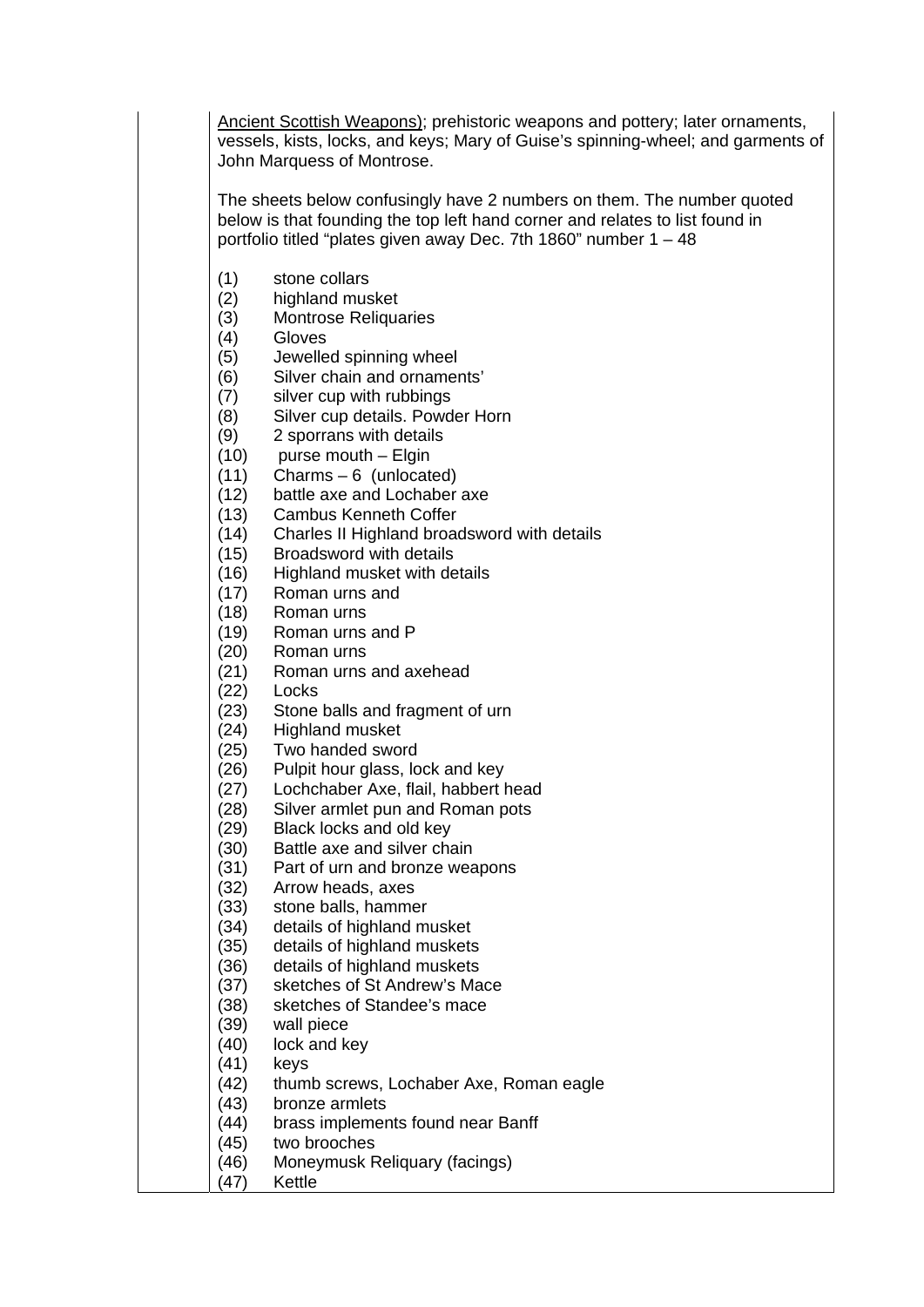| 404              | Painting of cup-and-ring-marked stone at Tuam, Co. Galway.-<br>Rolled.131mm x 1030mm                                                                                                                                                                                                                                            |
|------------------|---------------------------------------------------------------------------------------------------------------------------------------------------------------------------------------------------------------------------------------------------------------------------------------------------------------------------------|
| 413              | Map of Tents Muir, Fife. 1550mm x 990mm                                                                                                                                                                                                                                                                                         |
| 415              | 'A genealogical history in cartographic form pertaining to Galloway and its<br>ancient division of Carrick,' compiled by J. Kevan MacDowall, 1938.                                                                                                                                                                              |
|                  | Rolled. 665mm x c.2620mm                                                                                                                                                                                                                                                                                                        |
| 419              | Plan, sections, and description of a Roman redoubt in Joyden's Wood, near<br>Bexley, by Col. O.E. Ruck, R.E., 1906.                                                                                                                                                                                                             |
| 426              | Rubbing of slab of 1586 on house at Blankenburgh, Canton of Berne, by W.<br>Forsyth, 1912.                                                                                                                                                                                                                                      |
| 430              | 1 Drawing and 2 pages of description of iron dagger from the Law, Urquhart,<br>Moray, 1885.<br>Rolled. 560mm x 390mm                                                                                                                                                                                                            |
| 431              | Plan and description of oppidum (on 2 loose small sheets paper) in Cobham<br>Park, Kent, by Col. O.E. Ruck, R.E., 1905. Rolled. 470mm x 580mm                                                                                                                                                                                   |
| 438              | Paintings of graves, ornaments, and other objects, probably Swiss, bearing the<br>stamp of the Antiquarische Gesellschaft, Zurich, and some of them signed by<br>T.T. or J.J. Neustuck, 1839-48. 14 sheets                                                                                                                      |
| 444              | Tracing of 25" O.S. map, showing sites of deposits of flint implements at<br>Campbeltown. 1 large sheet + I much smaller piece. Rolled. 740mm x 1010mm.                                                                                                                                                                         |
| 445              | Plan of earthwork on Windmill Hill, Wilts, by Alexander Keiller, 1925. Rolled.                                                                                                                                                                                                                                                  |
| 449              | Drawings of cruisie-suspenders. 2 sheets. Rolled. Large sheet 685mmx 715mm,<br>smaller 335mm x 545mm                                                                                                                                                                                                                            |
| 468              | Plans, photographs, etc. of cottages and hypogea in the Outer Isles, by Capt.<br>F.L.W. Thomas, R.N.; all published in P.S.A.S, vii.                                                                                                                                                                                            |
| 469              | Photographs of cairns at Blackhammer (mostly published in P.S.A.S, 1xxi) and<br>at Knowe of Lairo, both in Rousay.                                                                                                                                                                                                              |
| $\overline{471}$ | 4 Photographs of tapestry in Inveresk Lodge, said to have come from<br>471.<br>Grandtully Castle in 1746. See P.S.A.S, xxiii.1240 On cardboard mounting<br>largest: 483mm x 358mm. Other 3 are 385mm x 368mm.                                                                                                                   |
| 472              | Portraits of Patrick Chalmers of Aldbar, David Laing, and others                                                                                                                                                                                                                                                                |
| 473              | Portfolio containing miscellaneous drawings. The subjects include:                                                                                                                                                                                                                                                              |
|                  | (1)<br>ceiling of the Queen's audience-chamber in Holyroodhouse;<br>(2)<br>2 sheets: (a) engraving of "view of the old library as seem from the point<br>A looking North"; (b) 2 plans – one of the" college of Edinburgh as it will<br>appear when finished" and one of "the college of Edinburgh as it appears<br>at present" |
|                  | St. Adrian's Chapel, Isle of May, 1868 already had some preventive<br>(3)<br>conservation work - kept in tissue envelope                                                                                                                                                                                                        |
|                  | St. Helen's Church, Aldcambus beginning to tear along the creases<br>(4)<br>Drawing of "section of Lake habitation"<br>(5)<br>(6)<br>several earth-houses (some depicted by A. Jervise), 1863, 1875; tear                                                                                                                       |
|                  | from R hand edge<br>plan of' Picts' house upon the farm of Barns of Aislie, Forfarshire<br>(7)                                                                                                                                                                                                                                  |
|                  | plan of 'Picts' House NE of the churchyard of Migrie, Aberdeenshire<br>(8)                                                                                                                                                                                                                                                      |
|                  | 2 sheets; (a) coloured plan of Pict's House, Dec. 27th 1875, (b) ?<br>(9)<br>attached to drawings of the Picts House                                                                                                                                                                                                            |
|                  | coloured drawing of ?<br>(10)                                                                                                                                                                                                                                                                                                   |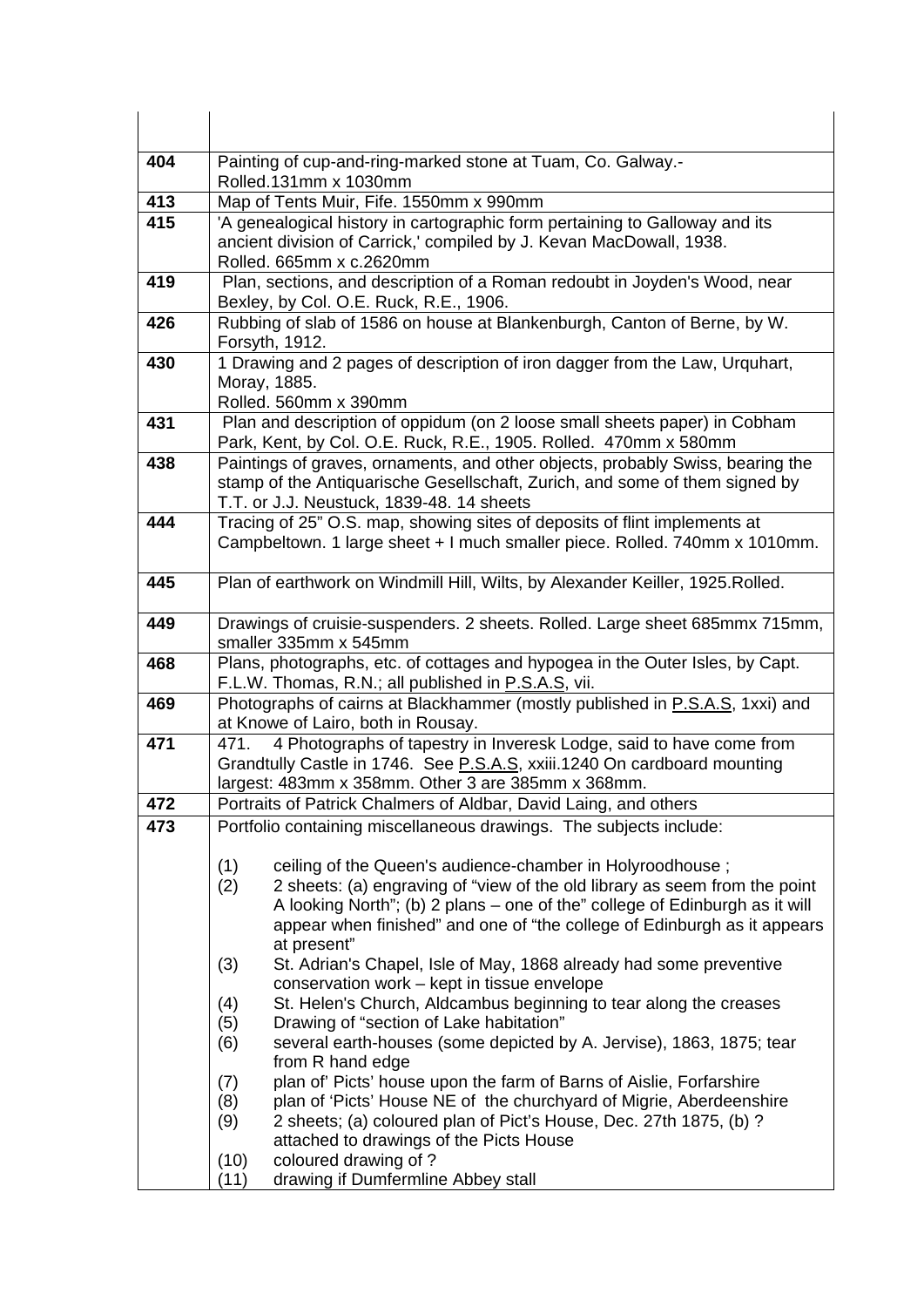|     | (12)      | plan of Edinburgh Life Assurance Office no. 5, 18th April 1843 ie                                                       |
|-----|-----------|-------------------------------------------------------------------------------------------------------------------------|
|     |           | Museum, George Street by William Burn, signed by David Laing,                                                           |
|     |           | Alexander Smellie, showing museum and library                                                                           |
|     | (13)      | coloured drawing of St. Govan's Chapel, Pembroke, 1817                                                                  |
|     | (14)      | fort on the Barmekin of Echt, 1819                                                                                      |
|     | (15)      | drawing of pillar monument surmounted by unicorn                                                                        |
|     | (16)      | tombs in Corstorphine Church 3 sheets                                                                                   |
|     | (17)      | drawing of gold lunette                                                                                                 |
|     | (18)      | sculptured stones in Govan churchyard, ca. 1855; 3 sheets                                                               |
|     | (19)      | sketch of inscription on Bishop Kennedy's tomb *seems to be 2 portions                                                  |
|     |           | stuck together - upper is original faded, & suffering from foxing while                                                 |
|     |           | bottom section seems to be a more recent 'restoration' copy of the upper                                                |
|     |           | section                                                                                                                 |
|     | (20)      | pencil sketch of Pictish symbols on one side & human face on the other.                                                 |
|     | (21)      | an unspecified cist                                                                                                     |
| 476 | 476.      | Scrap-book containing drawings, almost all by Francis Grose, of objects                                                 |
|     |           | found in Scotland. There are also views by David Allen (nos. 27, 46) and                                                |
|     |           | John Clevely (no.12) and an eighteenth-century cartoon satirizing the<br>Scots (no.50). Preceded by a list of contents. |
|     |           | Inserted loose at the end are Plates xxiii-xxx of Richard Gough's edition of                                            |
|     |           | Camden's Britannia, 1st ed., vol.iii. 66 pages of original drawings in bound                                            |
|     |           | volumeNB 1 mounted watercolour stored separately in drawer                                                              |
|     |           | Other drawings are altogether in one volume; has been recently rebound.                                                 |
| 479 |           | Drawing of head of a stone cross mounted on card                                                                        |
| 480 |           | Address of the Society to the Archaeologisches Institut des Deutschen Reiches                                           |
|     |           | on the occasion of the latter's centenary, with other matter relating to the                                            |
|     |           | celebrations, all printed, 1929.                                                                                        |
|     |           | 6 loose sheets                                                                                                          |
| 481 |           | Drawing of the arms of the Smeitons of that IIk and note on Maclagans                                                   |
|     |           | descended from them. Mounted on card.                                                                                   |
| 497 |           | Cover containing coloured drawings:                                                                                     |
|     |           |                                                                                                                         |
|     |           |                                                                                                                         |
|     |           | Dun Mhic Uisneachan, Benderloch (no.1);                                                                                 |
|     |           | decorated powder-horns (no.2);                                                                                          |
|     |           |                                                                                                                         |
|     |           | The Deskford boar's head (no.3); by Thomas Brown<br>the Torrs mask (nos. 4-6); by Thomas Brown                          |
|     |           | the Hepburn monument in Prestonpans churchyard, an Elphinstone                                                          |
|     |           | armorial panel at Craig House, Midlothianm and the cross at                                                             |
|     |           | Prestonpans, by John W. Mason, 1879 (nos.7-9);                                                                          |
|     | $\bullet$ | a Peruvian vase, by Robert B.AE. Macleod of Cadboll or Miss Ethel                                                       |
|     |           | G. Macleod, 1887 (no.10).                                                                                               |
| 498 | (i)       | Coloured drawings of swords, guns, and targes, by Sir George Reid,                                                      |
|     |           | 1860-1. 2 sheets (35cm x 49cm)                                                                                          |
|     | (iii)     | drawings of an iron cup from Boiden, nr the lower Bridge of Eroon & on                                                  |
|     |           | another sheet drawings of a helmet, and bronze spearhead from the old                                                   |
|     |           | channel of the Eroon                                                                                                    |
| 499 | (i)       | Sketch of urn and cist found in St. Andrews, Orkney, in 1850.                                                           |
|     | (ii)      | Drawing of stone battle-axe.                                                                                            |
|     | (iii)     | Drawing of urns from Tealing, Angus.                                                                                    |
|     | (iv)      | Sketches of cairns at Clava, one signed by J.M. Joass, 1858. Some are                                                   |
|     |           | published in P.S.A.S, iii, p11.vi-vii.                                                                                  |
|     | (v)       | Plan of stone circles on Mauchrie Moor, Kilmory, Arran; published in<br><u>P.S.A.S</u> , IV.499.                        |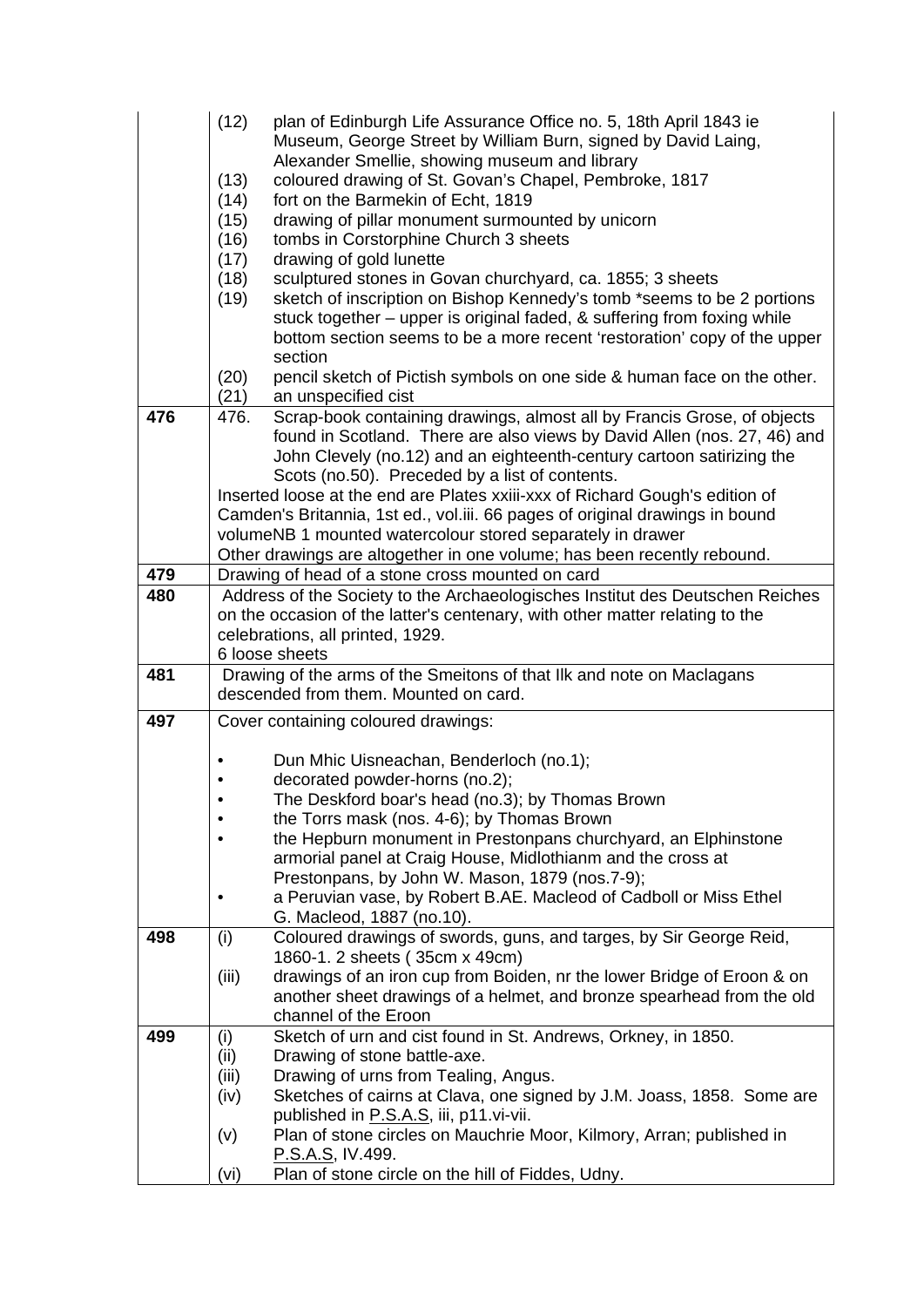|     | (vii)<br>(viii)<br>(ix)<br>(x)<br>(xi)<br>(xiii)<br>(xiv) | Drawing of stone in Alves churchyard, Moray.<br>Drawings of the well and other antiquities at Burghead, and of stones in<br>Kinneddar churchyard, Drainie, 1860, n.d.<br>Lithographs of fort at Aldbar, Angus.<br>Sketch of sea-coast signed 'Herbert Maxwell', probably Sir Herbet, Bart.,<br>of Monreith, 1885.<br>Plans of the Catrail. See P.S.A.S, iii.120.<br>8 Miscellaneous engraved and printed views of Scottish subjects, 18th<br>and 19th centuries, arranged in alphabetical order.<br>- Stirling Castle<br>- Church of the Carmelite Friars, South Queensferry<br>- Cathedral and Episcopal Palace at Glasgow<br>- Trinity Hospital, Woman's Ward. Taken down 1845<br>- Lady Yester's Church<br>- Old Bank Close, taken down 1835<br>- St. Giles's Church<br>- Craigiehall Bridge<br>Engravings of Chirk Castle, Denbighshire, 1735, and of Stratflour Abbey, |
|-----|-----------------------------------------------------------|-----------------------------------------------------------------------------------------------------------------------------------------------------------------------------------------------------------------------------------------------------------------------------------------------------------------------------------------------------------------------------------------------------------------------------------------------------------------------------------------------------------------------------------------------------------------------------------------------------------------------------------------------------------------------------------------------------------------------------------------------------------------------------------------------------------------------------------------------------------------------------|
|     |                                                           | Cardiganshire. Former is large (50.1 cm x 65.7cm), latter (14 cm x<br>22.4cm)                                                                                                                                                                                                                                                                                                                                                                                                                                                                                                                                                                                                                                                                                                                                                                                               |
| 500 | (i)                                                       | Squeeze of ogam inscription at Altyre, Moray, with a provisional<br>epigraphic copy.7 sheets of squeeze $+1$ paper sheet with epigraphic                                                                                                                                                                                                                                                                                                                                                                                                                                                                                                                                                                                                                                                                                                                                    |
|     | (ii)                                                      | copy<br>Photograph of peita in the old church, Banff. Original mounting                                                                                                                                                                                                                                                                                                                                                                                                                                                                                                                                                                                                                                                                                                                                                                                                     |
|     | (iii)                                                     | Drawing of piscina in Cavers House, by Capt. J.H. Anderson, 1904                                                                                                                                                                                                                                                                                                                                                                                                                                                                                                                                                                                                                                                                                                                                                                                                            |
|     | (iv)                                                      | 2 Photographs of stones at Doune Lodge from the Coillechat and Annet                                                                                                                                                                                                                                                                                                                                                                                                                                                                                                                                                                                                                                                                                                                                                                                                        |
|     |                                                           | burns, Kilmadock; reproduced in P.S.A.S, xxxi.307-8.flimsy, unmounted.                                                                                                                                                                                                                                                                                                                                                                                                                                                                                                                                                                                                                                                                                                                                                                                                      |
|     | (v)                                                       | 4 Photographs of sculptured cross-slab at Dunfallandy, by Magnus<br>Jackson. Original mountings (45.6cm x 35.5cm)                                                                                                                                                                                                                                                                                                                                                                                                                                                                                                                                                                                                                                                                                                                                                           |
|     | (vi)                                                      | 2 Photographs of Romanesque arch at Dunfermline. Original                                                                                                                                                                                                                                                                                                                                                                                                                                                                                                                                                                                                                                                                                                                                                                                                                   |
|     |                                                           | Mountings (47 cm x 36.7 cm)                                                                                                                                                                                                                                                                                                                                                                                                                                                                                                                                                                                                                                                                                                                                                                                                                                                 |
|     | (vii)                                                     | 2 Photographs of bell at FintrySee PSAS Ixxxix, on 1 cardboard                                                                                                                                                                                                                                                                                                                                                                                                                                                                                                                                                                                                                                                                                                                                                                                                              |
|     |                                                           | mount.                                                                                                                                                                                                                                                                                                                                                                                                                                                                                                                                                                                                                                                                                                                                                                                                                                                                      |
|     | (viii)                                                    | 5 Photographs of the Knowe of Lario, Rousay. Only 1 photograph is<br>mounted                                                                                                                                                                                                                                                                                                                                                                                                                                                                                                                                                                                                                                                                                                                                                                                                |
|     | (ix)                                                      | Painting of urn from Melsetter, Walls, by Miss A. Johnston of Coubister,                                                                                                                                                                                                                                                                                                                                                                                                                                                                                                                                                                                                                                                                                                                                                                                                    |
|     |                                                           | with 2 letters regarding this and other local antiquities, 1882.                                                                                                                                                                                                                                                                                                                                                                                                                                                                                                                                                                                                                                                                                                                                                                                                            |
|     | (x)                                                       | Drawings of Roman finds from Mumrills; almost all reproduced in                                                                                                                                                                                                                                                                                                                                                                                                                                                                                                                                                                                                                                                                                                                                                                                                             |
|     |                                                           | P.S.A.S, 1xiii. 10 loose sheets<br>2 Photographs of the Ruthwell Cross. On original mounting (mounting                                                                                                                                                                                                                                                                                                                                                                                                                                                                                                                                                                                                                                                                                                                                                                      |
|     | (xi)                                                      | 36cm x 28 cm)                                                                                                                                                                                                                                                                                                                                                                                                                                                                                                                                                                                                                                                                                                                                                                                                                                                               |
| 504 |                                                           | Miscellaneous.                                                                                                                                                                                                                                                                                                                                                                                                                                                                                                                                                                                                                                                                                                                                                                                                                                                              |
|     |                                                           | Included are:-                                                                                                                                                                                                                                                                                                                                                                                                                                                                                                                                                                                                                                                                                                                                                                                                                                                              |
|     | (1)                                                       | Photographs of stones, all or some on the boundary of Balmerino and                                                                                                                                                                                                                                                                                                                                                                                                                                                                                                                                                                                                                                                                                                                                                                                                         |
|     |                                                           | Forgan parishes, Fife; of stones in Manor valley, 1942; and of a cave and<br>cist, unspecified (1).3 envelopes of photos: (a) 4 small photos (9cm x                                                                                                                                                                                                                                                                                                                                                                                                                                                                                                                                                                                                                                                                                                                         |
|     |                                                           | 6.5cm) (b) 7 small photos; (c) 7 photos (15.3 cm x 14.7 cm)                                                                                                                                                                                                                                                                                                                                                                                                                                                                                                                                                                                                                                                                                                                                                                                                                 |
|     | (2)                                                       | List of ancient weapons, implements from Moss of Blair Drummond                                                                                                                                                                                                                                                                                                                                                                                                                                                                                                                                                                                                                                                                                                                                                                                                             |
|     |                                                           | between 1816 & 1840                                                                                                                                                                                                                                                                                                                                                                                                                                                                                                                                                                                                                                                                                                                                                                                                                                                         |
|     | (4)                                                       | Sketches of broch at Breckness                                                                                                                                                                                                                                                                                                                                                                                                                                                                                                                                                                                                                                                                                                                                                                                                                                              |
|     | (5)<br>(6)                                                | Sketches of broch at Okstrow.<br>letter concerning find of bone from an urn. Part printed in PSAS iv, 429                                                                                                                                                                                                                                                                                                                                                                                                                                                                                                                                                                                                                                                                                                                                                                   |
|     | (7)                                                       | Description of Cairnbaan, Rothesay, with plan and sections, by John                                                                                                                                                                                                                                                                                                                                                                                                                                                                                                                                                                                                                                                                                                                                                                                                         |
|     |                                                           | Mackinlay, 1858; the description published in P.S.A.S, iii.180.                                                                                                                                                                                                                                                                                                                                                                                                                                                                                                                                                                                                                                                                                                                                                                                                             |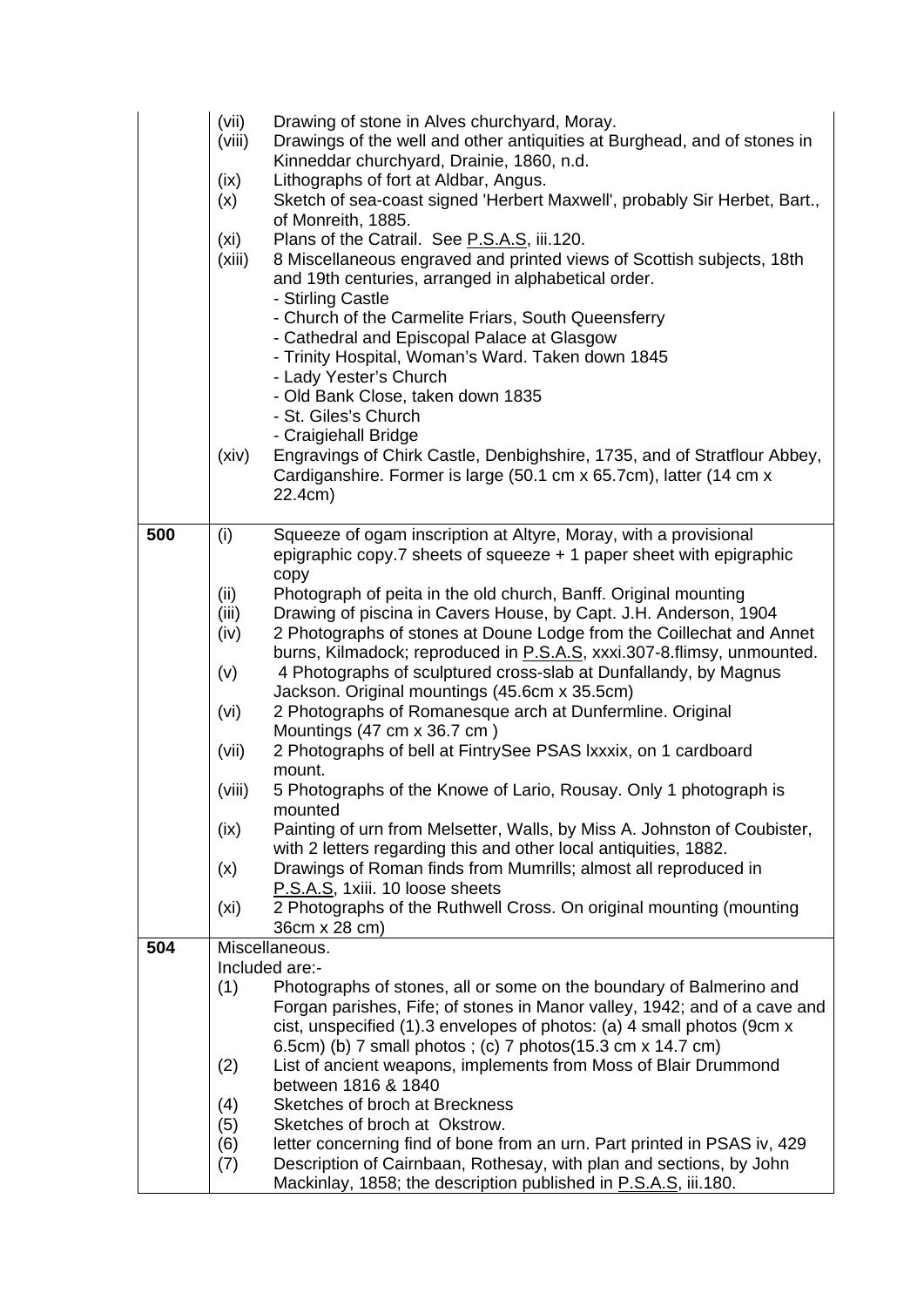- (8) Drawing 'Pict's house' in Campsie Wood, Cargill.
- (9) Plan of 'Pict's House' in Campsite Wood, Cargill
- (10) Account of forts on the Caterthun, Angus, by D.D. Black, with letter of Matthew H. Bloxam, 1846 (10).
- (11) Plan of crannog on Loch Coille-a-Bharra, N. Knapdale, 1867; see P.S.A.S, vii.322 (11-12).
- (12) Drawings of paddle found at above crannog
- (13) Drawing & plan (both on 1 sheet) of Costantines Cave at the Dane's Dyke
- (14) 2 page account of cist at the Duim, Nairn, by T.W. Hoare, 1931, with photograph and plan
- (15) Drawings of crosses in caves near Elie (15).
- (16) Sketches of sculpturings on kliber-stone, Fethaland, Nothmavine, by George Cockburn, with drawings based on them, and plan of the Kaim of Isbister, also by Cockburn; see P.S.A.S, xii.202 (16-19).
- (17) Drawing of Kilben Stone, Shetland
- (18) Drawings of sculpturings on steatite block & rocks at Feideland, Shetland
- (19) Plan of Kairn of Isbister
- (20) Note concerning fort in Finhaven
- (21) Letter dated 6 Nov. 1875 concerning Baking Stone, Longforgan See PSAS xi,351
- (22) Drawing of above stone
- $(23)$  " " " "  $(24)$  " " " "
- $(24)$
- (25) Map entitled " place where the bronze hoard was got" See PSAS xxv, 135 Braes of Gight
- (30) Sketch of broch, Howe of Hoxa, S. Ronaldsay, by R. Heddle.
- (31) Sketch of Iona, by William Daniell, R.A., 1815.
- (32) Drawing of urn & incense cup
- (33) Drawing of urn found in Drummond
- (34) Drawings of stone weapons from 'Kist No. 10) from Aberdeen
- (35) Note on excavations behind Killiemore House, Kilfinichen, Mull, 1937 2 pages typed notes + small address card
- (36) Letter on grave-slabs at Killinailean, Mull, with sketches, by Sir John Batty Tuke, 1900, and 6 loose photographs of other grave-slabs there; see P.S.A.S, xvii.346; 1x.127 (36).
- (37) Drawings of cross from Kirkibost and crosses and gravestones at Kilmuir, N. Uist, by Mary F.U. Carmichael, 1870 6 drawings in total
- (38) Drawings of symbolic bronze crescent from the Laws, Monifieth, by C. Roger, 1796, reproduced in P.S.A.S, xiv.269-70
- (39) 2 Drawings of gravestones on Lismore on 1 sheet, with a letter, by Mary F.U. Carmichael, 1871 .
- (40) Drawing of cross-slab in Logie burial-ground, Liff
- (41) Drawing of cross at Pannycross, Kilfinichen, Mull (41).
- (42) Drawing of earth-house at Pirnie, Wemyss; see P.S.A.S, vii.532 (42).
- (43) Sketch of St. Kilda village, 1877 (43).
- (44) Drawing of objects from Skaill, Sandwick, Orkney,.
- (45) Drawing of objects from Skaill, Sandwick, Orkney
- (46) Plan and section of mound with cists at Teindside, Teviothead, with letter of Lord Rosehill, 1867; see P.S.A.S, viii.135 (unlocated)
- (47) Drawing of canoe or trough from Council Island, a crannog in Loch Treig, Inverness-shire, now in Fort William Museum, with letter of Sir John Stirling Maxwell, Bart., 1930.
- (48) Etching of mantelpiece in the manse of the Canons of Unthank, Elgin, by D. Alexander, 1839 .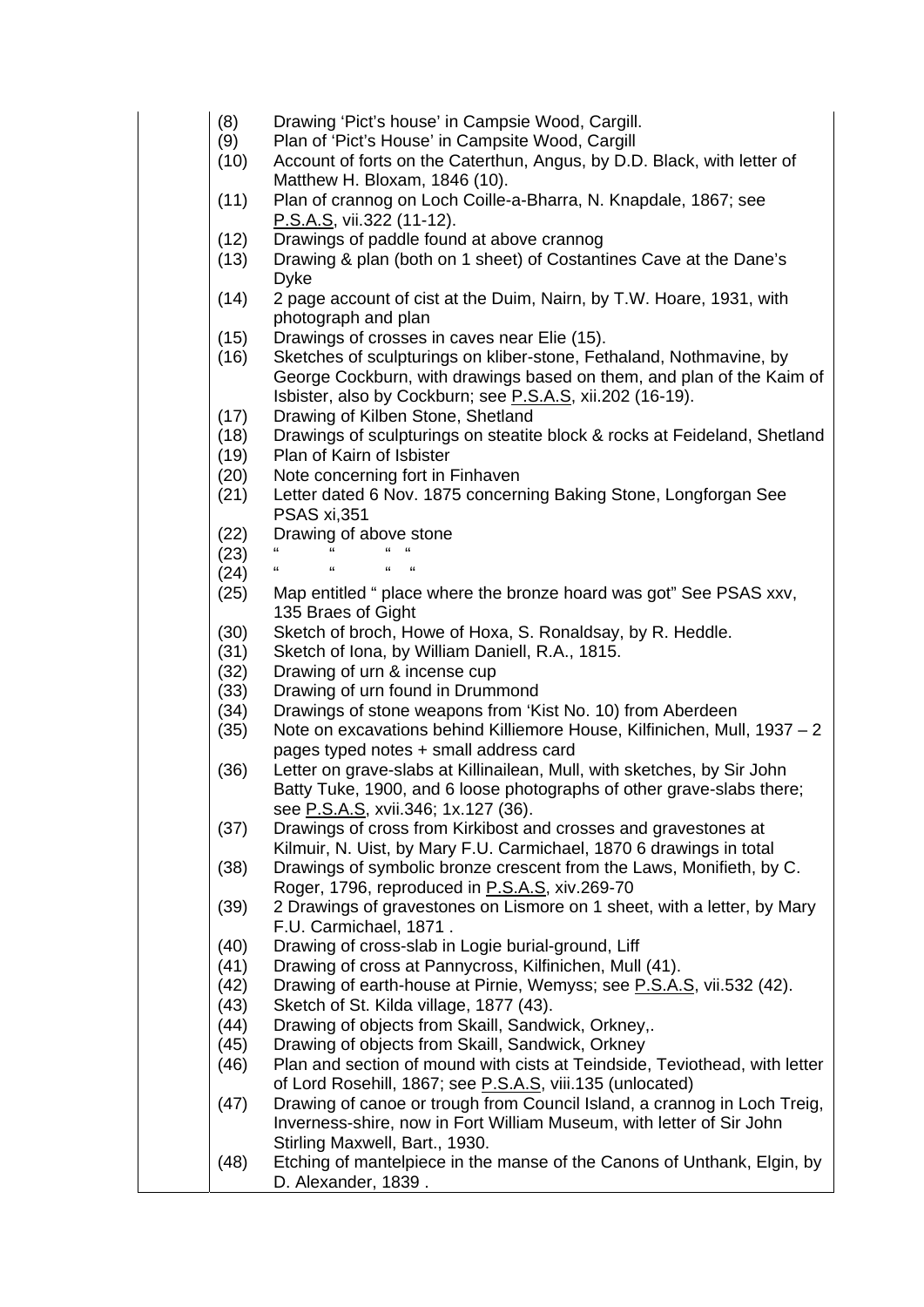|     | (49)<br>Coloured drawings of prehistoric bronze and stone weapons etc., by                                                                              |
|-----|---------------------------------------------------------------------------------------------------------------------------------------------------------|
|     | G.P. Harding, 1842 (49-50). (unlocated)                                                                                                                 |
|     | See above(unlocated)<br>(50)                                                                                                                            |
|     | (51)<br>Drawing of stone mould, by Lady John Scott.                                                                                                     |
|     | Drawing of stone mould, Lady J Scott<br>(52)<br>List of rubbings of English brasses taken by Mrs. Henry Scott Alves and<br>(53)                         |
|     | presented to the Society by Archibald and John Inglis (53).                                                                                             |
|     | Plan and section of a circular structure near 'St. Thomas Well'.<br>(54)                                                                                |
|     | Photograph(front view) of wooden figure from Kingsteignton, Devon<br>(55)                                                                               |
|     | Original mounting                                                                                                                                       |
|     | Photograph (side view) of wooden figure from Kingsteignton, Devon<br>(56)                                                                               |
|     | <b>Original Mounting</b>                                                                                                                                |
|     | Drawing of bronze figure in the possession of Mrs Ross of Pitealnic,<br>(57)                                                                            |
|     | Rosshire                                                                                                                                                |
| 511 | 'MSS. Notes concerning some books & authors' and other subjects, ca. 1699,                                                                              |
|     | inscribed to the Museum in the Earl of Buchan's handwriting 1781.                                                                                       |
| 513 | Papers of A.J. Turner relating to Dalmeny Church; notes, drawings,                                                                                      |
|     | photographs, etc.                                                                                                                                       |
| 515 | Description of urns from High Torrs, Glenluce, plan of Bronze Age burial at Mid                                                                         |
|     | Torrs, and 2 drawings of urn from Knockman, Dalry, Kirkcudbrightshire, by the                                                                           |
| 517 | Rev. George Wilson.<br>Photograph and drawings of three wooden implements from Auchmaliddy, New                                                         |
|     | Deer, with a letter of George Muirhead, 1895. 1 sheet.                                                                                                  |
|     |                                                                                                                                                         |
| 522 | Miscellaneous papers. They include:-                                                                                                                    |
|     | (8) drawing of engraving from Burhead. See PSAS iv, pl xii                                                                                              |
|     | $(9) - (13)$ Letter relating to a chambered cairn and tumuli on the Knowe of                                                                            |
|     | Unstand. See no.10                                                                                                                                      |
|     | $(14) - (15)$ plans relating to a chambered cairn and tumuli on the Knowe of                                                                            |
|     | Unstan, by R.S. Clouston, 1884; see P.S.A.S, xix.341 .both on very                                                                                      |
|     | flimsy bits of paper                                                                                                                                    |
|     | Plan of broch at Balta, Unst, 1877.<br>(16)                                                                                                             |
|     | Plan of cairn and cist on the Hill of Migvie, Tarland, 1871.<br>(17)<br>'Plan of site of old fire at Lochinch,' probably on the CRANNOG IN Loch<br>(18) |
|     | Inch Crindil, with section; see P.S.A.S, viii.388.                                                                                                      |
|     | (19)<br>drawing of a bronze sword found at Watermish, Skye. By Charles                                                                                  |
|     | <b>Bedford</b>                                                                                                                                          |
|     | drawing of design found on urn found at Dalaruan, Campbelltown, not<br>(20)                                                                             |
|     | associated with any cist.                                                                                                                               |
|     | (21) - (22) Plan and account of Teampull Michael, Kallin, N. Uist, by Alexander                                                                         |
|     | A. Carmichael, 1868; see P.S.A.S, viii.276.                                                                                                             |
|     | Drawing of detail of enamelled gold finger-ring from Broughty Ferry, by<br>(23)                                                                         |
|     | Alexander Hutcheson, 1884; see P.S.A.S, xix.156.<br>Coloured drawing of grave stone from St Clement's Church, Harris<br>(24)                            |
|     | Drawing of West pillar, S doorway of Duddingstone Church<br>(25)                                                                                        |
|     | Drawing of east window of Borthwick Church<br>(26)                                                                                                      |
|     | Unknown<br>(27)                                                                                                                                         |
|     | (28)<br>Plan of Kinloss Abbey, Morayshire                                                                                                               |
|     | Plan of Kinloss Abbey<br>(29)                                                                                                                           |
|     | (30)<br>Drawings (3 sheets) of monuments in Corstorphine Church                                                                                         |
|     | (31)<br>Unknown                                                                                                                                         |
|     | (32)<br>Unknown                                                                                                                                         |
|     | Drawing of 'Earl Paul's Sword, in the possession of Mr. Trail', perhaps<br>(33)                                                                         |
|     | that from Swandrow (Sweindrow), Rousay, described in P.S.A.S, x.563-4                                                                                   |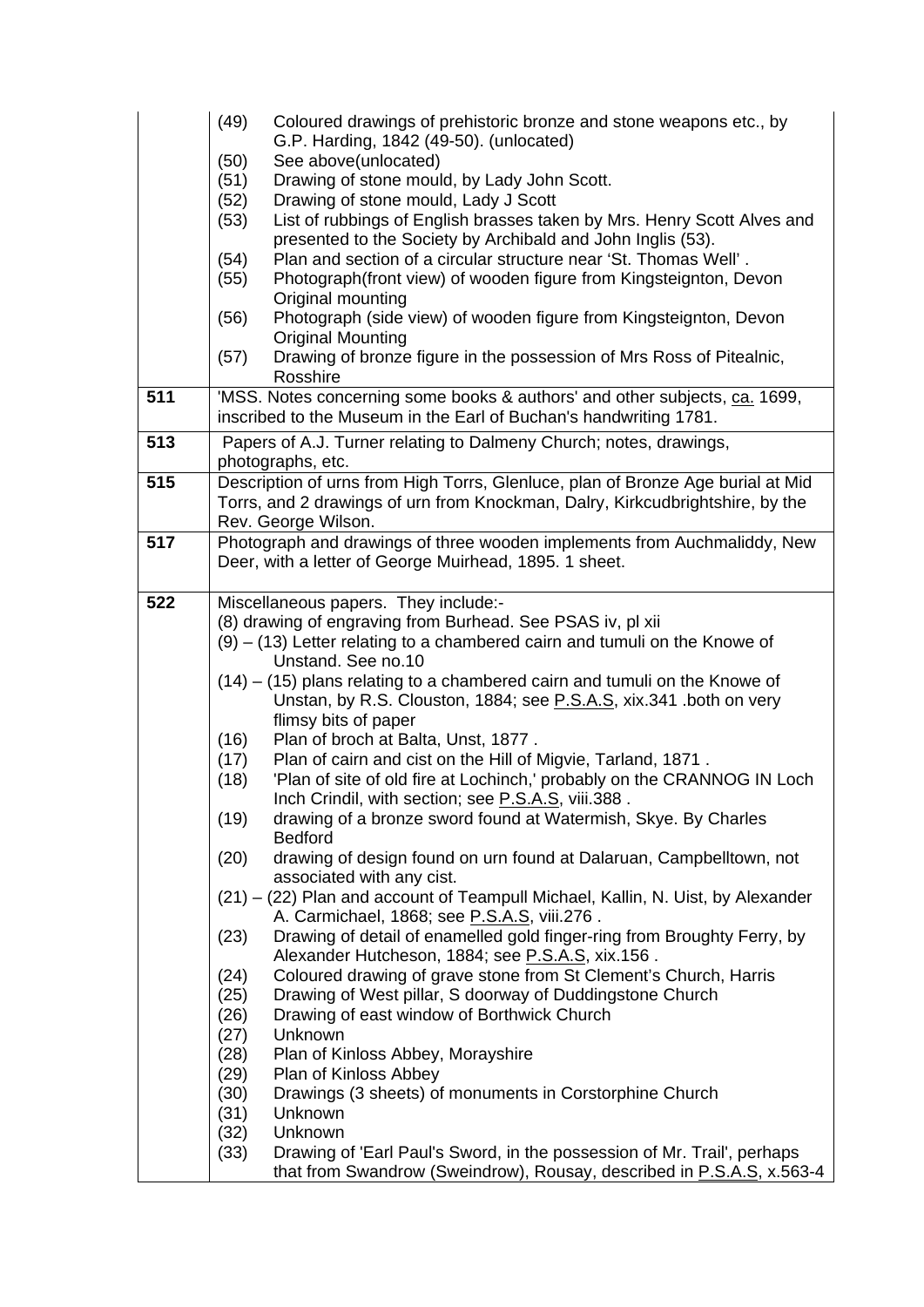|        | (34).        | Drawing of fireplace and niche in Mary of Guise's house, Edinburgh,                                                             |
|--------|--------------|---------------------------------------------------------------------------------------------------------------------------------|
|        |              | addressed to Charles Kirkpatrick Sharpe.                                                                                        |
|        | (35)         | Unknown plan                                                                                                                    |
|        | (36)         | Photograph of door at Castle Menzies Original mounting                                                                          |
|        | (40)         | <b>Elevation of Netherbow</b>                                                                                                   |
|        | (41)         | Similar elevation                                                                                                               |
|        | (42)         | Rubbing of stone wall in Belford Road, September 1957                                                                           |
|        |              | (43) – (44) Plans for a covered way at the New Bridge, Edinburgh, by Richard<br>Cooper the younger, 1780 *foxing on both sheets |
|        | (45)         | map of part of island of Cumbrae * long tears along the fold lines                                                              |
|        |              | $(46) - (47)$ drawing of plate of the Church of Arbulhurt                                                                       |
|        | (48)         | drawing of a highland milestone from Doune                                                                                      |
|        | (49)         | plan of cross showing the steps, 1862                                                                                           |
|        | (50)         | photograph of canon of Muhammad II mounted on card                                                                              |
|        | (51)         | photograph of the back view of the above canon mounted on card                                                                  |
|        | (52)<br>(53) | as above - view of muzzle mounted on card<br>as above, enlarged view mounted on card                                            |
|        | (54)         | drawing of jet?necklace                                                                                                         |
|        | (55)         | drawings: "longitudinal section of Mound no I" & " crop section of Mound                                                        |
|        |              | no II"                                                                                                                          |
|        |              | (56) - (58) 3 pastel drawings - 58 of "Standing stones in glen pastel rubs of                                                   |
|        |              | easily – precautionary measure taken by placing in separate transparent                                                         |
|        |              | envelope                                                                                                                        |
|        | (59)         | Tracing of inscription. Very fragile & flimsy                                                                                   |
|        | (60)         | Drawings of inscriptions - runes?                                                                                               |
|        |              | Also included in package is a drawing numbered 23 but not catalogued                                                            |
|        |              | as one of the above (already have a number 23) On one side there is a                                                           |
|        |              | watercolour of a church ruin at Kilmore and on the other side is a                                                              |
|        |              | drawing of a cross from Kilbride, Argyllshire, dated Aug. 27th 1885                                                             |
| 523    |              | Miscellaneous papers. They include:-<br>Rubbing of stone disk from the broch at Jarlshof, 1883 (f.2).                           |
|        | (2)<br>(3)   | Drawings of cross-slabs in Pentland churchyard, Midlothian; see                                                                 |
|        |              | P.S.A.S., xiv.50 (ff.3-4).                                                                                                      |
|        | (4)          | See above                                                                                                                       |
|        | (5)          | Drawing of mail links by L Bagle                                                                                                |
|        | (6)          | Drawing of ? by L Bagle                                                                                                         |
|        | (7)          | Drawings of tombstone dated 1645 in the grounds of Bruntsfield House,                                                           |
|        |              | 1783; described in R.C.A.M., Edinburgh, p.234 (f.7).                                                                            |
|        | (8)          | Drawings of tombstones in the grounds of Castlecraig, Kirkurd (ff.8-9).                                                         |
|        | (9)          | See above                                                                                                                       |
|        | (10)         | Photograph of door from Hopetoun unmounted, v flimsy                                                                            |
|        | (11)         | Drawing of brooch. See PSAS xxxiii, 413                                                                                         |
|        | (12)         | Photograph of grave monuments in Greyfriars Good condition – mounted<br>on cardboard                                            |
|        |              |                                                                                                                                 |
|        | (13)         | Drawing of part of buckle of brass 'probably the one from Mull'. See<br>PSAS xvii, 327-328                                      |
|        | (14)         | Drawing of two blue ornaments 'presented through Cosmo Innes,' 1863,                                                            |
|        |              | with a note dated Drum, 7 Sept., 1863 (f.14).                                                                                   |
|        |              |                                                                                                                                 |
| 527-32 |              | 'Manuscript collections of Andrew Jervise,' consisting chiefly of copies of                                                     |
|        |              | epitaphs, with relevant notes and letters of about the 1870's, mainly relating to                                               |
|        |              | family history. A few original documents of the 17th century are included. There                                                |
|        |              | are lists of contents and alphabetical indexes in all volumes and a complete                                                    |
|        |              | index in the last.                                                                                                              |
|        |              |                                                                                                                                 |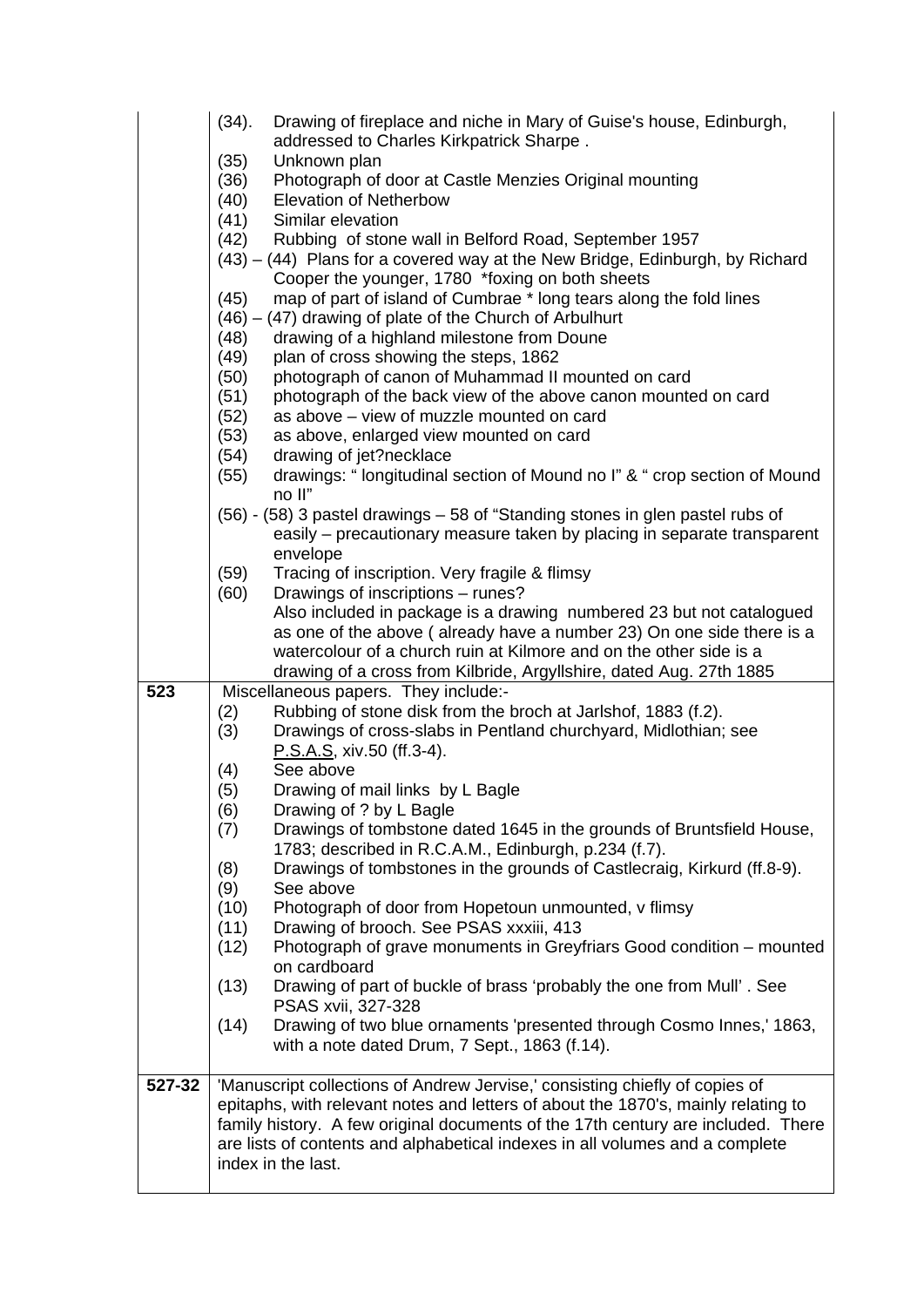|       | 527-9. (MSS.80-2) Vol.-iii. Aberdeenshire.                                                                                                                                                                                                                                                                                                                                                                                                                                                                                                                                                                                                                                                                                                                                                                                                                                                                                                                                                                                        |
|-------|-----------------------------------------------------------------------------------------------------------------------------------------------------------------------------------------------------------------------------------------------------------------------------------------------------------------------------------------------------------------------------------------------------------------------------------------------------------------------------------------------------------------------------------------------------------------------------------------------------------------------------------------------------------------------------------------------------------------------------------------------------------------------------------------------------------------------------------------------------------------------------------------------------------------------------------------------------------------------------------------------------------------------------------|
|       | 530.<br>(MSS.83) Vol. iv.<br>Angus.                                                                                                                                                                                                                                                                                                                                                                                                                                                                                                                                                                                                                                                                                                                                                                                                                                                                                                                                                                                               |
|       | 531.<br>(MSS.84) Vol. v.<br>Fife, with Alloa.                                                                                                                                                                                                                                                                                                                                                                                                                                                                                                                                                                                                                                                                                                                                                                                                                                                                                                                                                                                     |
|       | 532.<br>(MSS.85) Vol. vi. Banffshire, Moray, Inverness-shire and Northern<br>counties, Perthshire, and various.                                                                                                                                                                                                                                                                                                                                                                                                                                                                                                                                                                                                                                                                                                                                                                                                                                                                                                                   |
| 533   | (MSS.86) 'Papers relative to the restoration of Mons Meg to the Castle,<br>Edinburgh,' being correspondence of the Society of Antiquaries, the Board of<br>Ordinance, etc., 1828-9.                                                                                                                                                                                                                                                                                                                                                                                                                                                                                                                                                                                                                                                                                                                                                                                                                                               |
| 534-6 | (9:N/3562) 'Shetland historical collections' of James Thomas Irvine. Plans and<br>drawings, letters, newspaper-cuttings, and large portions of printed books,<br>relating to the antiquities and in some instances to the current affairs of<br>Shetland, especially N. Yell and Unst. The drawings are mostly of the 1850s<br>and 1860s, especially 1863.                                                                                                                                                                                                                                                                                                                                                                                                                                                                                                                                                                                                                                                                        |
|       | 533.<br>Vol. Only a few drawings are included; also some Shetland airs.                                                                                                                                                                                                                                                                                                                                                                                                                                                                                                                                                                                                                                                                                                                                                                                                                                                                                                                                                           |
|       | 534.<br>Vol. Many plans and drawings, all of N. Yell and Unst. List of contents<br>at the beginning.                                                                                                                                                                                                                                                                                                                                                                                                                                                                                                                                                                                                                                                                                                                                                                                                                                                                                                                              |
|       | 535.<br>Vol.iii. Drawings of Lerwick and Scalloway; Shetland and Finnish airs<br>(pp.318-24).                                                                                                                                                                                                                                                                                                                                                                                                                                                                                                                                                                                                                                                                                                                                                                                                                                                                                                                                     |
| 537   | 'Letters from A.Z with his manuscript additions to the collections relative to<br>Orkney and Shetland,' viz. Letters to Alexander Smellie regarding his donations<br>to the Society, 1806-30.<br>'MS. Additions to the collections relative to Orkney and Shetland by A.Z.,'<br>viz. 'Natural history, antiquities' (comments on Prof. Gordon, Pennant,<br>the Rev. George Low, and Dr. George Barry);<br>'Scottish history and description. Additions and corrections' (on manners<br>$\bullet$<br>and customs on Orkney and Shetland), 1806;<br>'Supplement to the Norwegian History' of Orkney (with reference to<br>$\bullet$<br>Pinkerton and Barry);<br>'Additions to Shetland', 1807 (Low, Sibbald, Buchanan);<br>'Volume for Shetland. Further additions,' 1811 (includes Orkney; Sibbald).<br>$\bullet$<br>Printed list of works presented by A.Z. to the Society from 1803 to 1830.<br>$\bullet$<br>He is identified with John Munro, Kirkwall and London, in 'Notes relating to<br>"A.Z.", 'in <u>P.S.A.S</u> , i.126. |
|       | NB between 537 & 538 here is a manuscript entitled "Collection Concerning<br>Orkney: letters from A-Z 1800 -1820"                                                                                                                                                                                                                                                                                                                                                                                                                                                                                                                                                                                                                                                                                                                                                                                                                                                                                                                 |
| 538   | (8:N/3564.) Notes and extracts by William Thomson McCulloch relating to the<br>Maiden executions. See P.S.A.S, vii.535                                                                                                                                                                                                                                                                                                                                                                                                                                                                                                                                                                                                                                                                                                                                                                                                                                                                                                            |
| 539   | 'Journal. Tour thro' the North Isles and part of the Mainland of Orkney, 1778, '<br>by George Low, Minister of Harray and Birsay (31ff.)<br>It is followed by a translation of part of the Orcades of Torfaeus (208 pp.).<br>At the end are a draft by Low of a letter to Pennant, 1773, with a note by Dr.<br>T.S. Traill, and a letter of George Louttit, Birsay, giving an account of Low for<br>Traill's information, 1833.<br>All except Louttit's letter appears to be in Low's hand.                                                                                                                                                                                                                                                                                                                                                                                                                                                                                                                                       |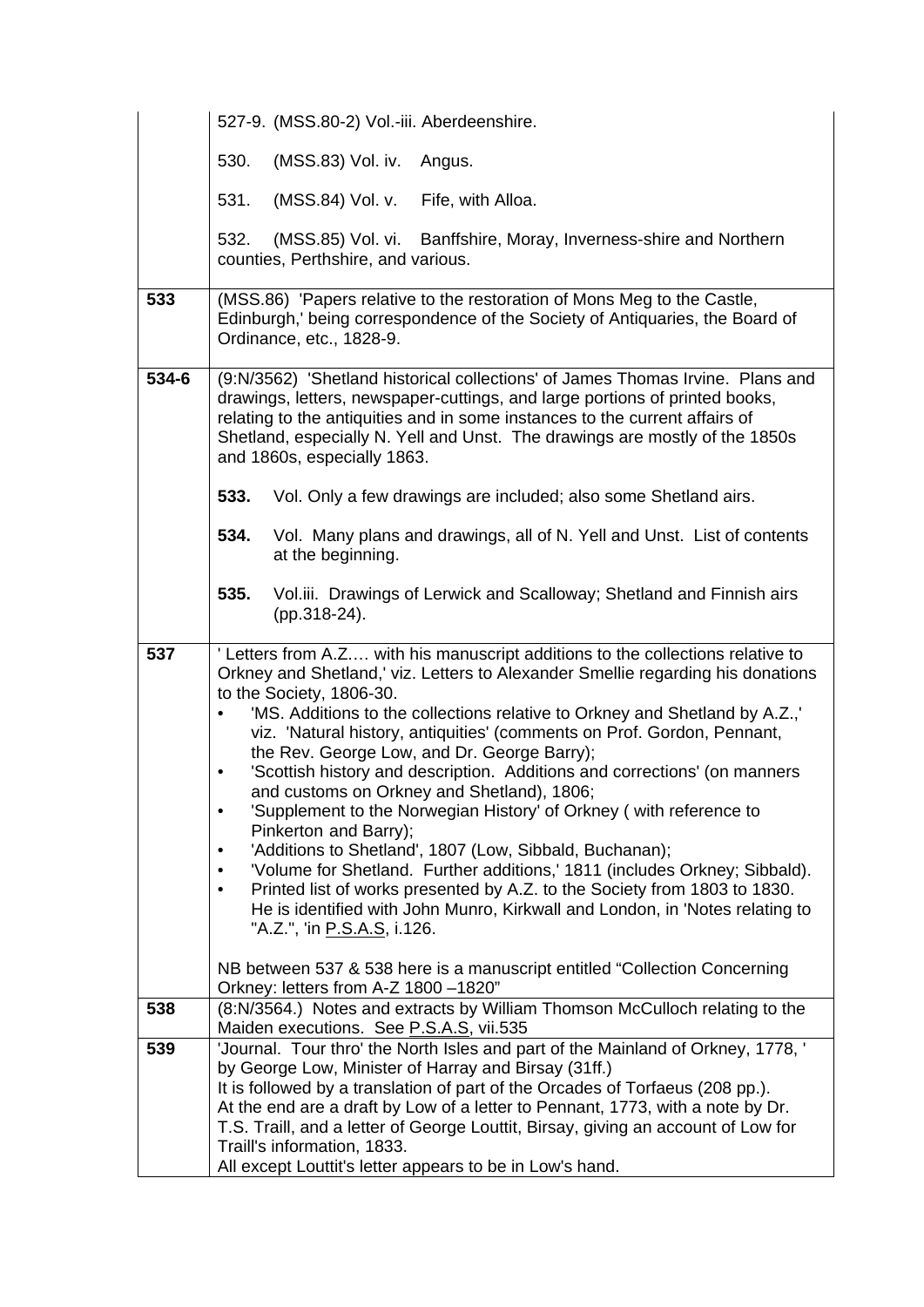| 540-50    | Notebooks of George Petrie relating to Orkney antiquities, 1848-74, n.d. They<br>include some papers read to the Society and other institutions, and in general<br>they do not seem to contain information that has not since been published. |                                                                                                                                                                                                                                                                                                                                                                                                                 |
|-----------|-----------------------------------------------------------------------------------------------------------------------------------------------------------------------------------------------------------------------------------------------|-----------------------------------------------------------------------------------------------------------------------------------------------------------------------------------------------------------------------------------------------------------------------------------------------------------------------------------------------------------------------------------------------------------------|
|           | 540.                                                                                                                                                                                                                                          | (MSS.1.) 'No.1' 'Notice of some of the aboriginal antiquities of Orkney'<br>('Ancient buildings; Barrows  and graves; Miscellaneous antiquities<br>such as standing stones etc.'; a general account, illustrated by<br>descriptions of particular monuments.                                                                                                                                                    |
|           | 541.                                                                                                                                                                                                                                          | (MSS.35) Miscellaneous notes, 1858-74, n.d., including some on<br>antiquities, words and superstitions, copies of records of the 17th and<br>18th centuries, and extracts from a journal of 1677-90.                                                                                                                                                                                                            |
|           | 542.                                                                                                                                                                                                                                          | (MSS.16) 'No.4.' Papers giving general accounts and particular<br>descriptions of antiquities, 1848-67; letters of Petrie, Dryden, and<br>Anderson, 1872-3, n.d. A list of contents has been made at the<br>beginning.                                                                                                                                                                                          |
|           | 543.                                                                                                                                                                                                                                          | (mss.18) 'No.5.' Papers on general and particular antiquities, 1849, and<br>letters, 1848. List of contents at the beginning.                                                                                                                                                                                                                                                                                   |
|           | 544.                                                                                                                                                                                                                                          | (MSS.19) 'No.6.' Copy of John Brand's Brief Description of Orkney, etc.,<br>1701.                                                                                                                                                                                                                                                                                                                               |
|           | 545.                                                                                                                                                                                                                                          | (MSS.20) 'No.7.' 'Paper on the traces which are found of the early<br>inhabitants of Orkney'.                                                                                                                                                                                                                                                                                                                   |
|           | 546.                                                                                                                                                                                                                                          | (MSS.27) 'No.8.' Notes, sketch-plans of monuments, and sketches of<br>objects, 1863- 6, n.d. For 'No.9.' see below, 554.                                                                                                                                                                                                                                                                                        |
|           | 547.                                                                                                                                                                                                                                          | (MSS.23) 'No.10.' Notes and sketches of objects, 1869-74, n.d.                                                                                                                                                                                                                                                                                                                                                  |
|           | 548.                                                                                                                                                                                                                                          | (MSS.25) 'No.11.' Sketch-plans and sketches, 1870, n.d.                                                                                                                                                                                                                                                                                                                                                         |
|           | 549.                                                                                                                                                                                                                                          | (MSS.24) 'No.13.' Notes and sketches, 1862, n.d.                                                                                                                                                                                                                                                                                                                                                                |
|           | 550.                                                                                                                                                                                                                                          | (MSS.26) Numbered '7' by Dryden. Notes and sketches, 1861-3, n.d.                                                                                                                                                                                                                                                                                                                                               |
| 551       |                                                                                                                                                                                                                                               | (MSS.17) 'Northern MSS.' Copies of papers relating to witchcraft and other<br>trials in Orkney (p.9); account of the New Year's Song as sung in Sandy (p.62);<br>Scandinavian buildings in Lady (p.72); and other Orkney subjects and poems<br>from various sources. Perhaps written out by George Petrie.                                                                                                      |
| 553       |                                                                                                                                                                                                                                               | Catalogues of coins: 'Numismatum Romanorum aliorumque historia Romana<br>celebrium quotquot extant in musaeo Johannis C. Bethunii catalogus<br>accuratus'; Catalogue of Ancient Coins, Roman, Egyptian, and Irish, Edinburgh,<br>1829 (printed); 'Tractatus de pecunia Scotia,'1773; 'Numismata Romana'<br>(advertisement); 'Ancient coins and medals for sale,' Edinburgh, 1829; and a list<br>of Roman coins. |
| 554       |                                                                                                                                                                                                                                               | (MSS.11) Notebook 'No.9' of George Petrie, a continuation of 546 (No.8)<br>above, with similar contents, 1866-9.                                                                                                                                                                                                                                                                                                |
| $555 - 6$ |                                                                                                                                                                                                                                               | (X.36.A-B.) Notebooks of Dr. T.S. Traill, chiefly containing copies of epitaphs<br>and drawings of gravestones, with geneaological and other notes.                                                                                                                                                                                                                                                             |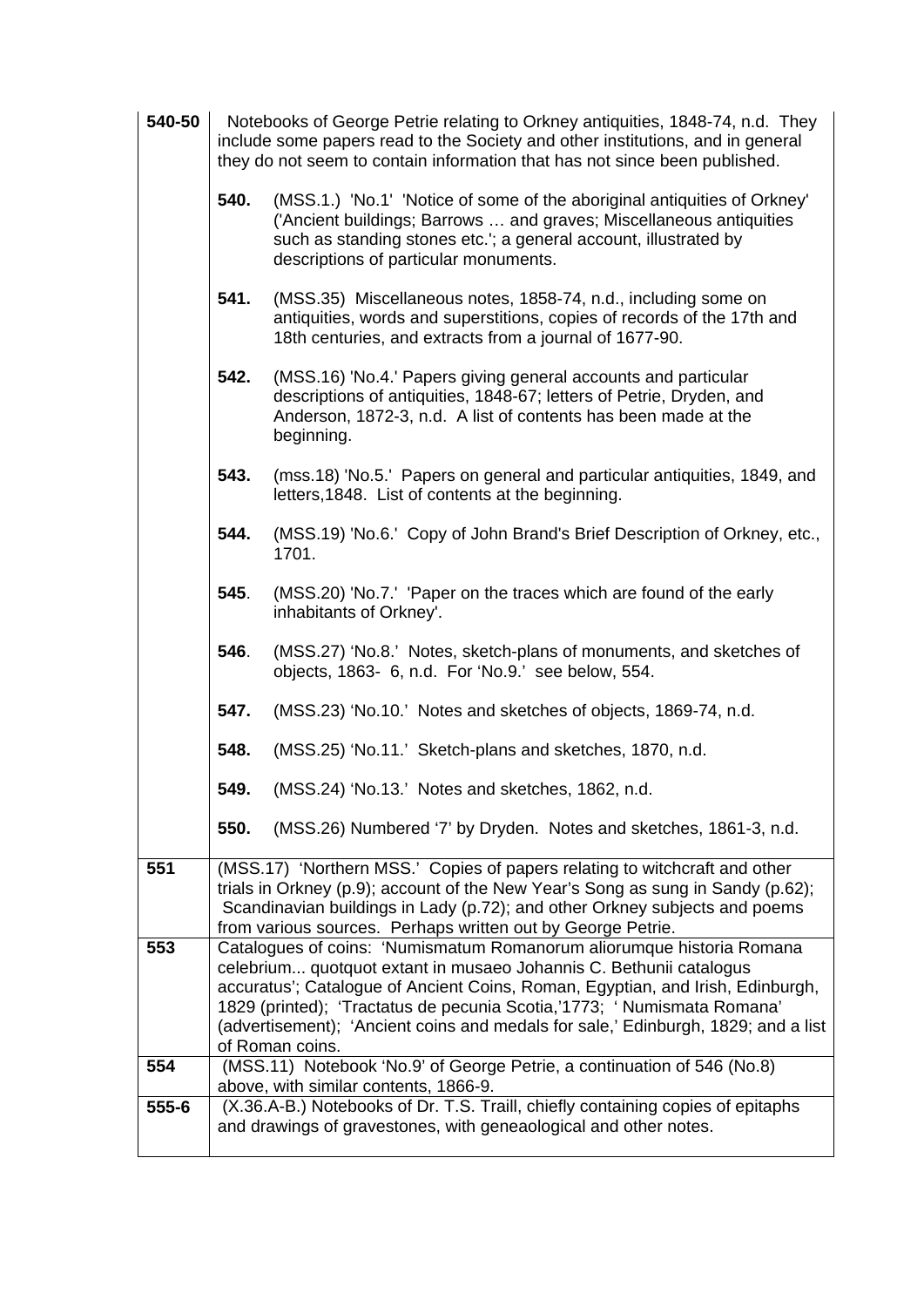| 557    | (X.48) Minutes of the meeting at which the Society was founded and of<br>subsequent meetings, with copies of relevant letters, partly in the hand of the<br>Earl of Buchan, 1780-1.                                                                                                                                                                                                                                                                                                                                                                                                                                                                                                                                                                                                                                                                                        |
|--------|----------------------------------------------------------------------------------------------------------------------------------------------------------------------------------------------------------------------------------------------------------------------------------------------------------------------------------------------------------------------------------------------------------------------------------------------------------------------------------------------------------------------------------------------------------------------------------------------------------------------------------------------------------------------------------------------------------------------------------------------------------------------------------------------------------------------------------------------------------------------------|
| 558    | (X.66) 'Ecclesiastical collections for Aberdeenshire, by James Logan, 1823,'<br>including accounts of Rathven and Maryculter; mostly published in Arch.Scot.,<br>iii.4.                                                                                                                                                                                                                                                                                                                                                                                                                                                                                                                                                                                                                                                                                                    |
| 559    | (X.97) Visitors' Book of the Museum, 1827-8.                                                                                                                                                                                                                                                                                                                                                                                                                                                                                                                                                                                                                                                                                                                                                                                                                               |
| 560-2. | Notebooks of Alexander Henry Rhind.                                                                                                                                                                                                                                                                                                                                                                                                                                                                                                                                                                                                                                                                                                                                                                                                                                        |
|        | 560.<br>(X.115) Malta, 1855; Egypt, (?) 1855-6.                                                                                                                                                                                                                                                                                                                                                                                                                                                                                                                                                                                                                                                                                                                                                                                                                            |
|        | 561.<br>(from X.114) Teneriffe, (?) 1862. Unbound and needs better packaging                                                                                                                                                                                                                                                                                                                                                                                                                                                                                                                                                                                                                                                                                                                                                                                               |
|        | 562.<br>(X.114) The Nile (?) 1863.                                                                                                                                                                                                                                                                                                                                                                                                                                                                                                                                                                                                                                                                                                                                                                                                                                         |
| 563    | 'A description of Zetland,' 1733.                                                                                                                                                                                                                                                                                                                                                                                                                                                                                                                                                                                                                                                                                                                                                                                                                                          |
| 564    | "Blazons of the ensignes of Britain and armorial bearing of the Nobilitie of<br>Scotland and England.' A MS. in a hand very like that of Alexander Nisbet,<br>describing the arms of Scotland, England, France, and Ireland, and of Scottish<br>families, about 1700. It is illustrated partly by hand and partly by engravings,<br>apparently cut from a book. The work seems to have been left uncompleted, for<br>the Scottish arms are followed by many engravings of English arms without MS.<br>description.                                                                                                                                                                                                                                                                                                                                                         |
| 565    | (10865) 'A sermon preached at the swearing of the Solemn League and<br>Covenant, in the North Parish Church of  Edinburgh, by Mr. John<br>AdamsonePrymer of the Colledge therein1643'. Apparently never<br>published.                                                                                                                                                                                                                                                                                                                                                                                                                                                                                                                                                                                                                                                      |
| 567    | (MSS.1935-4.) Account-book of the West Bow Militia Association, Edinburgh,<br>showing deposits of members and expenditure, 1807-8., (?) 1811.                                                                                                                                                                                                                                                                                                                                                                                                                                                                                                                                                                                                                                                                                                                              |
| 568    | (MSS.1925.) Burgess ticket of Dysart, in favour of Francis Grant, 1738; List of<br>Members of the Wig Club, etc., 1827 (printed)                                                                                                                                                                                                                                                                                                                                                                                                                                                                                                                                                                                                                                                                                                                                           |
| 569    | (X.42.) Original Shetland documents, from the collection of Samuel Hibbert-<br>Ware, 1577-1699, n.d. Most of the letters are addressed to Laurence Sinclair,<br>Baron of Brough, about estate affairs (scat and mail, deliveries of butter, ships,<br>his tenants, etc.), 17th century. The subjects include:<br>tack of the lands of Strome, 1577 (no.1);<br>appointments and deprivations of vicars, 1580, 1592 (nos.2, 5);<br>the fight between 'Dunkirkers' and Dutchmen in Berssay Sound, 1640 (no.9);<br>a woman ordered to appear before the Presbytery, 1640 (no.3);<br>• and local disorders, n.d. (no.4).<br>At the beginning are copies of a contract of James Traill and others to help<br>James Fea, Younger of Clestran, to capture the pirate Gow, 1725, and of a letter<br>of James Paterson regarding 'Wilkie's Knolls' and an urn at Pierowall, Westray. |
| 570-2  | All bound into one volume<br>Copies of MSS. in the Advocates' Library.                                                                                                                                                                                                                                                                                                                                                                                                                                                                                                                                                                                                                                                                                                                                                                                                     |
|        | 570.<br>(MSS.70.) 'A description of the isles belonging to the Crowne of<br>Scotlande' (the Western Isles and St.Kilda), by Sir Robert Sibbald<br>(Adv.MS.33.3.20). See P.S.A.S, xiv.437. 'Descriptio Insularum Orchadiarum,'<br>by Jo.Ben, 1529 (Adv.MS.33.3.30). Aversion from another MS. is printed in<br>Walter Macfarlane's Geographical Collections (S.H.S.), 1908, iii.302. See<br>P.S.A.S, 1xx.230.                                                                                                                                                                                                                                                                                                                                                                                                                                                               |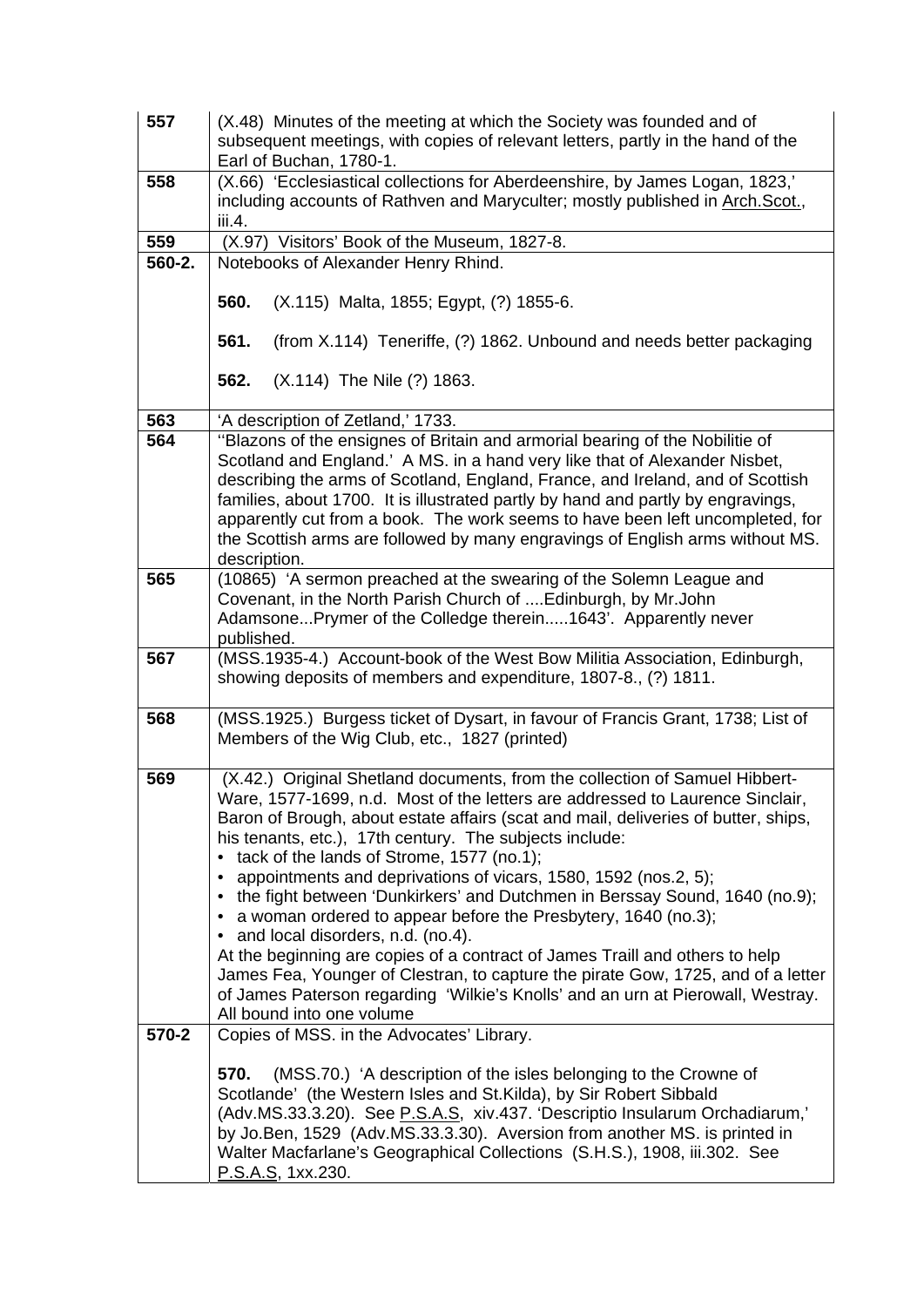|       | (MSS.71.) 'Description of the Occidental Isles of Scotland by Mr. Donald<br>571.<br>Monro' (Adv.MS.31.2.6.) Slightly different from the version printed in<br>Macfarlane, iii.262.                                                                                                                                                                                                                                                                                                                                                                                                                                                                                                                                                                                                                                                                                                                                                                                                                                                                                                                                                                                                                                                                                                                                                                                                |
|-------|-----------------------------------------------------------------------------------------------------------------------------------------------------------------------------------------------------------------------------------------------------------------------------------------------------------------------------------------------------------------------------------------------------------------------------------------------------------------------------------------------------------------------------------------------------------------------------------------------------------------------------------------------------------------------------------------------------------------------------------------------------------------------------------------------------------------------------------------------------------------------------------------------------------------------------------------------------------------------------------------------------------------------------------------------------------------------------------------------------------------------------------------------------------------------------------------------------------------------------------------------------------------------------------------------------------------------------------------------------------------------------------|
|       | (From MSS.71). 'Vera Southerlandiae chronographica descriptio'<br>572.<br>(Adv.MS.35.3.12.); printed in Macfarlane, ii.436. 'Rossaei Sutherlandiae<br>Comitum annales,' probably Alexander Ross's Latin summary of Sir Robert<br>Gordon's history of the Earls (see Sir William Fraser. The Sutherland Book,<br>1892, vol. p.xix)                                                                                                                                                                                                                                                                                                                                                                                                                                                                                                                                                                                                                                                                                                                                                                                                                                                                                                                                                                                                                                                 |
| 573   | (MSS.75.) 'Fragments of perambulations in Kintyre in the summer of 1833,' by<br>William Dobie. A journal, with drawings, describing the antiquities, traditions,<br>and modern manners of the country, from the south to Skipness and<br>Whitehouse. Index at the end.                                                                                                                                                                                                                                                                                                                                                                                                                                                                                                                                                                                                                                                                                                                                                                                                                                                                                                                                                                                                                                                                                                            |
| 574   | (X.77.) 'A comparative and etymological table of the names of farms (or<br>townlands) in Lewis and Harris' and Islay, by Capt. F.W.L. Thomas, R.N                                                                                                                                                                                                                                                                                                                                                                                                                                                                                                                                                                                                                                                                                                                                                                                                                                                                                                                                                                                                                                                                                                                                                                                                                                 |
| 575-6 | (X.78 A-B) Robert Bruce Armstrong, The History of Liddesdale, etc., 1883<br>(printed), with letters, notes, sketches, and printed matter pasted in.                                                                                                                                                                                                                                                                                                                                                                                                                                                                                                                                                                                                                                                                                                                                                                                                                                                                                                                                                                                                                                                                                                                                                                                                                               |
| 577   | Miscellaneous material, chiefly early papers of the Society, Nos. iii, vii, and ix<br>are in the hand of Alexander Macdonald, Keeper in the Register House.<br>Account of the parish of Uphall, in the Earl of Buchan's hand, 1781, a<br>(i)<br>paper read by him and published in Arch. Scot., i.139. Incomplete.<br>Copy of the Society's Charter, 1783.<br>(ii)<br>'Essays and other papers communicated to the Society of Scottish<br>(iii)<br>Antiquaries.'<br>Early list of donations.<br>(iv)<br>'Catalogue of Natural History'.<br>(v)<br>Catalogue of books in the Society's Library. From the foliation, some<br>(vi)<br>leaves seem to be missing.<br>(vii) 'Tracts &c. relative to the islands of Orkney and Shetland presented by<br>A.Z.' For A.Z., see 537 above.<br>(viii) Part of a list of books, mostly presented by A.Z.<br>Part of a list of 'Original documents on paper.' See below, 595.<br>(ix)<br>List of books missing from the Library.<br>(x)<br>Notes of the aforesaid and other papers.<br>(xi)<br>Notes on Caisteal nan Gullean<br>(xii)<br>(xiii) 'Stow Kirk Session Records' from 1643 to 1650, printed in the Border<br>Advertiser, 1860 (cuttings).<br>(xiv) Letter regarding Richard Parker, the leader of the Mutiny of the Norse,<br>1874.<br>also includes unnumbered notes:<br>- 'The Tale of Collonsay'<br>- origins Parachials Scotiae |
| 578   | (MSS.103.) 'Antiquities,' a volume, with some loose pages, from the papers of<br>the Rev. George Wilson (453-7 above). Notes on antiquities, arranged in<br>parishes. There is an index at the end. The pagination runs 1-21, 293-536.                                                                                                                                                                                                                                                                                                                                                                                                                                                                                                                                                                                                                                                                                                                                                                                                                                                                                                                                                                                                                                                                                                                                            |
| 579   | Volume containing early catalogues of the Society: books; 'Sulphur casts of<br>antique gems'; 'Pictures & engravings &c.'; 'Maps & plans'. At the end is a<br>printed List of Books that are missing from the Library of the Antiquarian Society,<br>1819.                                                                                                                                                                                                                                                                                                                                                                                                                                                                                                                                                                                                                                                                                                                                                                                                                                                                                                                                                                                                                                                                                                                        |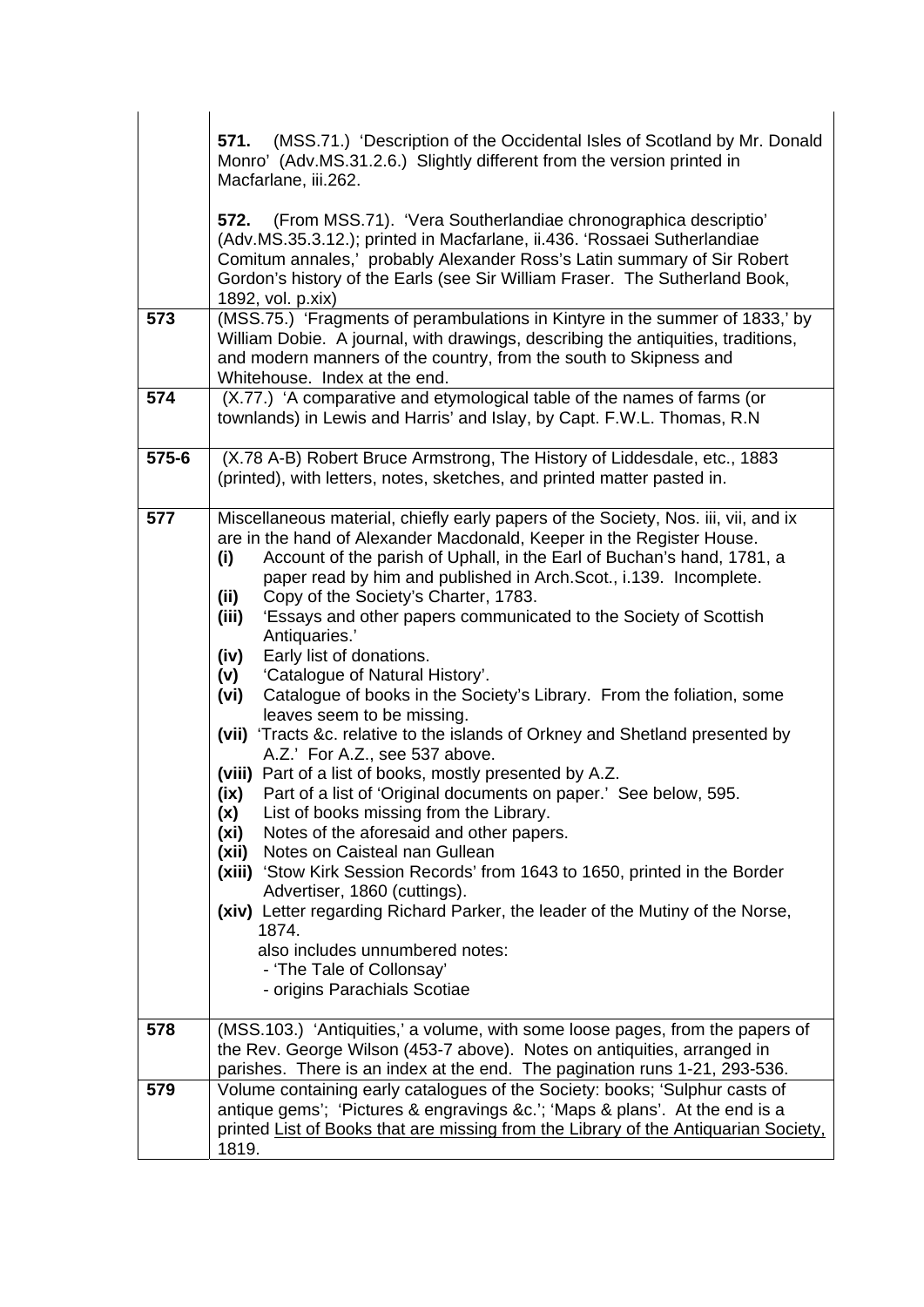| 580  | Papers on flint implements found at Little Ferry, Golspie, and on flints in                                                                                     |
|------|-----------------------------------------------------------------------------------------------------------------------------------------------------------------|
|      | general, by Stevenson, 1886, n.d.                                                                                                                               |
| 581- | Collections of Capt. Robert Riddell of Glenriddell, 1786-92.<br>581-91.                                                                                         |
| 591  | A set of volumes, incomplete, containing accounts of the history, families, and                                                                                 |
|      | antiquities of Dumfriesshire and Galloway, with some material relating to the rest                                                                              |
|      | of Scotland.                                                                                                                                                    |
|      | Riddell takes his information largely from printed sources and the MS.                                                                                          |
|      | collections of Dr. Clapperton, Bishop Percy, John Goldie of Craigmuies, and                                                                                     |
|      | others (some sources are given in 582, p.100), but many of his descriptions of                                                                                  |
|      | particular antiquities are from his own observation.<br>Descriptions of buildings and objects, illustrated with engravings and sketches,                        |
|      | are introduced in connexion with the various main subjects or are interspersed                                                                                  |
|      | among them.                                                                                                                                                     |
|      | Some of the subjects-- but not all -- in each volume, are indicated below. Some                                                                                 |
|      | of the volumes contain lists of their contents, and there are lists covering all                                                                                |
|      | previous volumes in 587.                                                                                                                                        |
|      | For accounts of the history and contents of the volumes, see P.S.A.S, vi.451,                                                                                   |
|      | and below, 582, 591.                                                                                                                                            |
|      |                                                                                                                                                                 |
|      | (X.39 A.) 'Vol.' 'A collection of Scottish antiquities, selected by R.R.<br>581.                                                                                |
|      | Vol.2d., 1786': accounts of Border and other Scottish families (pp.1, 22, 25).                                                                                  |
|      | 'Scottish antiquities, historical and genealogical, collected by Capt. Robert<br>Riddell1786' (p.69): genealogies and antiquities of various parts of Scotland; |
|      | copies of early documents; account of raids on the Western Border (p.270).                                                                                      |
|      | Lists of the contents of preceding sections on pp.67, 184, and 274, and of the                                                                                  |
|      | whole volume, p.277.                                                                                                                                            |
|      |                                                                                                                                                                 |
|      | (X.39 B.) 'Vol. iii.' 'A collection of Scottish antiquities Vol.3d., 1786':<br>582.                                                                             |
|      | accounts of English families and Cumbrian antiquities (p.2); 'A dissertation on                                                                                 |
|      | the ancient fortresses and castles in Scotland,' by Riddell (p.58).                                                                                             |
|      | 'Historical and genealogical collections 1786' (p.173): 'Icolmkill,' by the Earl of                                                                             |
|      | Buchan, 1786 (p.187) (not the same as the paper in Arch. Scot., I).<br>Lists of contents on pp.101, 172, 267.                                                   |
|      | Inserted at the beginning are letters of R.E. Peach to Adam Sim of Coulter                                                                                      |
|      | Mains, regarding the MSS., 1866.                                                                                                                                |
|      |                                                                                                                                                                 |
|      | (X.39.C.) 'Vol. iv.' Copies and facsimiles of charters, with notes.<br>583.                                                                                     |
|      | 584.<br>(X.39 D.) 'Vol. vi.' '1788' (title-page torn away). 'A catalogue of great                                                                               |
|      | and learned men born in Dumfries shire' (p.36);                                                                                                                 |
|      | a history of Sweetheart (pp.7, 52), with a satirical poem on William Copland of                                                                                 |
|      | Colliston, who sold it for demolition (p.55);                                                                                                                   |
|      | the ballad, 'The Bedesman on Nithsdale' (p.56);                                                                                                                 |
|      | anecdotes of Prince Charles Edward (p.147);                                                                                                                     |
|      | English, Welsh, Irish, and Manx antiquities, including runes (p.199);                                                                                           |
|      | an account of sculptures stones and other primitive antiquities of Scotland                                                                                     |
|      | $(p.235)$ .                                                                                                                                                     |
|      | List of the contents of preceding pages on p.155.                                                                                                               |
|      | 585.<br>(X.39 E.) 'Vol. vii.' 'An account of the ancient Lordship of Galloway                                                                                   |
|      | To the year $1455'$ (p.1);                                                                                                                                      |
|      | 'A tour in Nithsdale, 1787, ' pts.i-iii (pp.59, 94, 203), illustrated with watercolours                                                                         |
|      | and engravings;                                                                                                                                                 |
|      | 'An excursion by Dr Clapperton to Lough Urr, 1787' (p.248);                                                                                                     |
|      | list of barons and lairds in Dumfresshire and Galloway (p.257);                                                                                                 |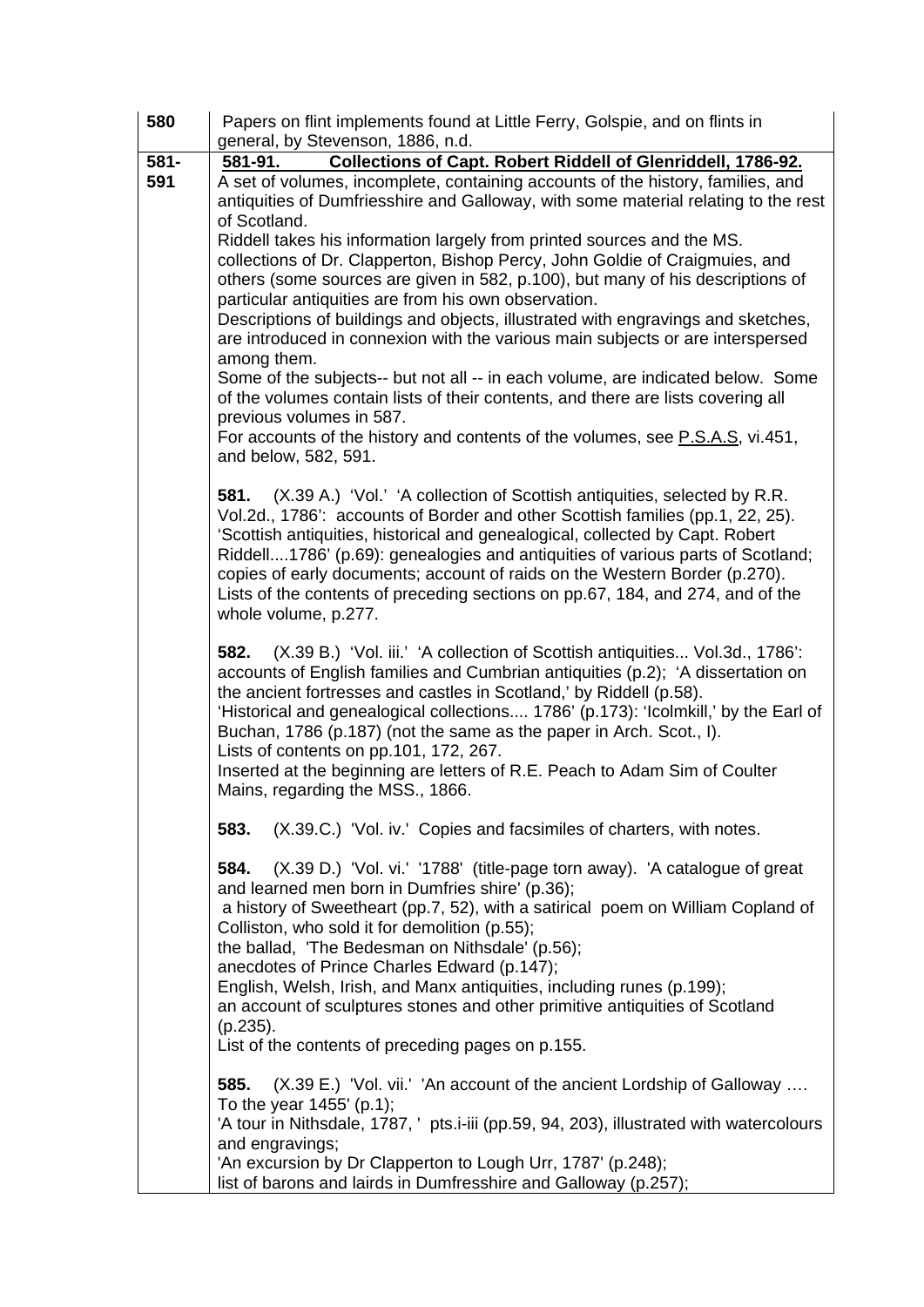and the ballads, 'The Bedesman on Nothsdale' and 'The Death of Lauch' (pp.264, 272). NB: no number label on volume **586.** (X.39 F.) 'Vol. viii.' 'A collection on antiquities .... 1789': the ballad of 'Tom Line' (p.106); 'The Memoirs of Mr William Vetch' (Veitch) (p.111), published from another MS. in 1825; 'A journal of a tour in Scotland in 1789 made by Captn. Grose and Captn. Riddell,' with watercolours and engravings (p.131) (Friars' Carse by Leadhills and Biggar to Edinburgh and home by Lauder, Melrose, Teviotdale, and Annan; another through Ayrshire to Paisley and Hamilton); notes on Macbeth (p.262); 'Journal of an excursion made from Dumfries to Eden along with Francis Grose ....1790 (p.280) (to Peebles by Dryfesdale and Tweeddale). List of contents on p.293. NB no number label on volume **587.** (X.39 G.) 'Vol. ix.' 'A collection of Scottish antiquities ....1789.' Engravings, with remarks: early fortifications (p.1); castles and seats (p.10 a); sculptured stones (p.25 A); religious houses (P.46); picturesque scenes (p.61). Lists of illustrations of these several subjects in previous volumes are given on pp.8, 44, 57, 83. Sketches of castles by Grose, 1789, with notes (p.90). **588.**  • (X.39 H.) 'Vol. xi.' Ballads, with notes: • Jock o'Milk (p.1); • Archie of Capeld (p.14); • Lord Maxwell's Good-night (p.18); • Sir Andrew Barton (p.20); • Fair Helen of Kirkconnel (pp.29, 46); • Lads of Wamphray (p.34); • Lochmaben Harper (pp.39, 42); • Fray of Soupart (p.55); • Border Lament of the Union (p.59); • Outlaw Murray (p.61); • Laidley Worm (p.71); • McNaughton (p.78); • Young Bechin (p.80); • Young Tom Line (p.84). • 'Facts relating to Locher River & Moss' (p.123). • Robert Edgar's 'Introduction to the history....of Dumfries' (p.140), with addenda by Riddell (p.254) (published from this MS. in 1915). • Engravings of buildings, with remarks (p.258). No number label on volume. **589.** (X.39 I.) 'Additions made to the Scottish part of Mr. Gough's British Topography by Robert Riddell ....1791.' The printed text of Gough, vol.ii, pp.555-752, interleaved, with MS. notes. **590.** (X.39 J.) Heraldry. Printed works of Sir George Mackenzie and Riddell's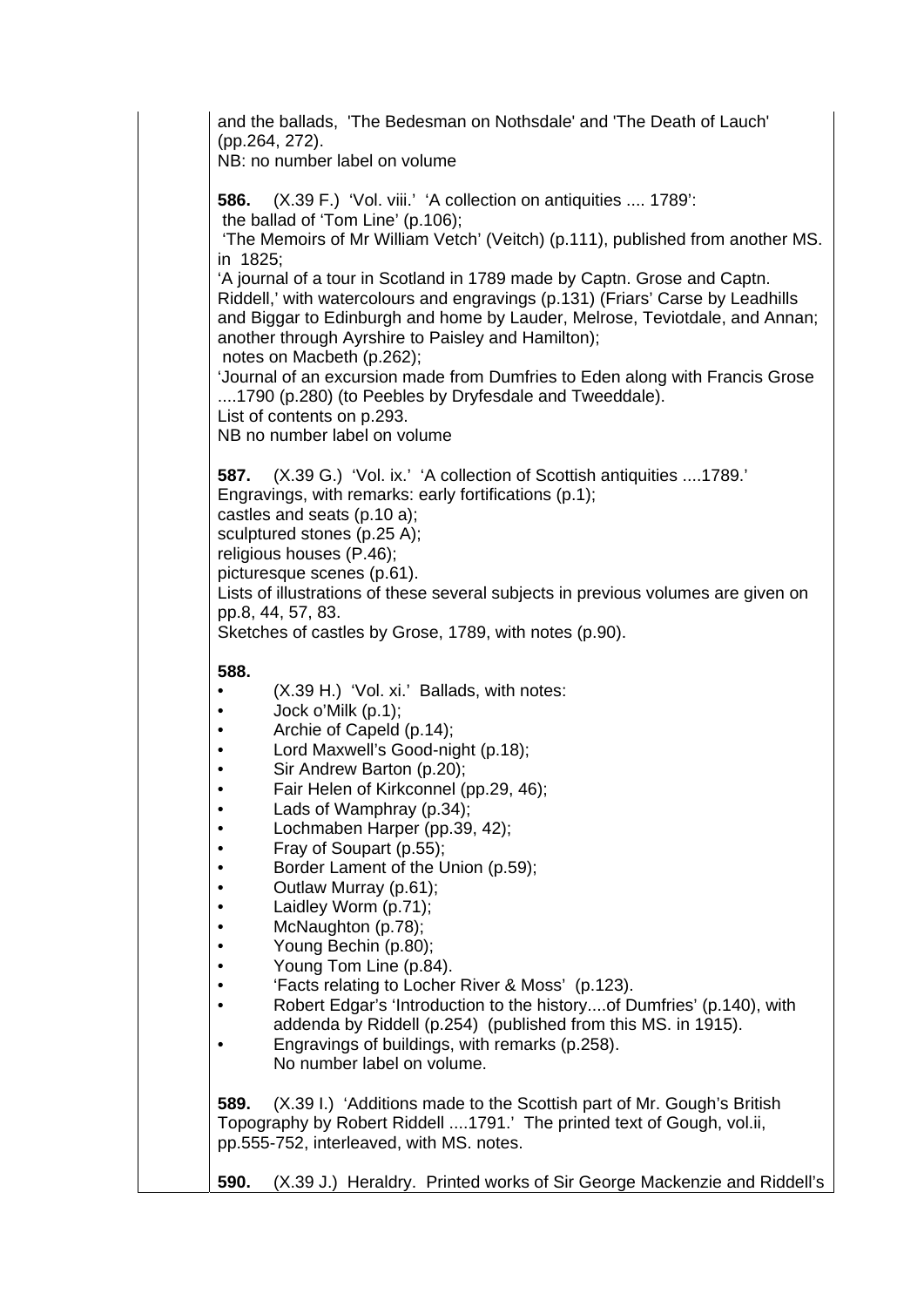|             | 'Various pieces of antiquity communicated to the Society of Antiquaries of<br>London,' 1791 (printed), followed by drawings of heraldic sculptures in<br>Dumfriesshire and Galloway, accounts of the arms of families, etc.                                                                                                                                                                                                                                                                                                |
|-------------|----------------------------------------------------------------------------------------------------------------------------------------------------------------------------------------------------------------------------------------------------------------------------------------------------------------------------------------------------------------------------------------------------------------------------------------------------------------------------------------------------------------------------|
|             | 591.<br>Papers found loose in the volumes.<br>History of the volumes and summary of their contents, by H.S. Gladstone.<br>Letter of A.G. Reid to Sir Herbert Maxwell regarding the MSS., 1895.<br>Note of two men charged with tirling buildings, 1712.<br>Engravings of Spedlins Tower, described as 'Castle of the Cumins, Inverness-<br>shire.'                                                                                                                                                                         |
|             | Lists of small engravings etc. pasted into 585-7.<br>Unbound                                                                                                                                                                                                                                                                                                                                                                                                                                                               |
|             | See Also FINDING LIST                                                                                                                                                                                                                                                                                                                                                                                                                                                                                                      |
| 592-<br>594 | 592-4. Correspondence and papers of William Smellie, Secretary to the<br>Society, and of his son and successor Alexander. The letters, most of which are<br>printed, with omissions and alterations, in Robert Kerr, Memoirs of William<br>Smellie, 1811, deal mainly with William's writings and publishing enterprises,<br>and there are a few about the Society. There are many drafts of articles,<br>prospectuses, etc. They are bound in some disorder.                                                              |
|             | 592.<br>(X.41 A). Vol. i. 1761-1813, nd.                                                                                                                                                                                                                                                                                                                                                                                                                                                                                   |
|             | 593.<br>(X.41 B). Vol. ii. 1759-1810, n.d.                                                                                                                                                                                                                                                                                                                                                                                                                                                                                 |
|             | (X.41 C). Vol. iii. 1794-7, n.d.<br>594.                                                                                                                                                                                                                                                                                                                                                                                                                                                                                   |
|             | See also FINDING LIST                                                                                                                                                                                                                                                                                                                                                                                                                                                                                                      |
| 595         | Lists of MSS. Of the Society, in the hand of Alexander Macdonald, Keeper in<br>the Register House:<br>'Essays and other papers communicated to the Society' 'bound in 3 volumes';<br>'Original documents on parchment';<br>'Original documents on paper, bound in two volumes';<br>'Copies of original documents, in one volume';<br>'The Hawthornden M.S.S., bound in fifteen volumes';<br>'Original documents & copies of original papers, not bound';<br>'Maps and plans'. For documents on paper, see above, 577 (ix). |
| 596         | 'Report on the state of the communications and other writings in the repositories<br>of the Society of Antiquaries of Scotland,' 1820. Unbound,                                                                                                                                                                                                                                                                                                                                                                            |
| 597         | (X.4 V.) 'Catalogue of portraits of illustrious or learned Scots, compiled by the<br>Earl of Buchan from authentic information1781.' Unbound,                                                                                                                                                                                                                                                                                                                                                                              |
| 598         | Catalogue' of the collection of the prehistoric material in Elgin Museum,<br>including some items of later date,' by Miss A.S. Henshall, 1958. 2 copies of the<br>1958 typed catalogue + manuscript entitled " Items in donation books not<br>identified" + document entitled " The Miss Young Bequest to Elgin Museum,<br>1969".                                                                                                                                                                                          |
| 599         | Transcript of a conversation on weaving with John Houston, aged 78, weaver at<br>Kilbarchan, notes taken by Miss A.S. Henshall in conversation with him, and a<br>plan of a weaving-shop, Gateside, Kilbarchan, 1954                                                                                                                                                                                                                                                                                                       |
| 600-5       | Account of watermills in the valley of the R. Eden, Fife, with photographs, plans,<br>and diagrams, by Anders Jespersen, 1950.                                                                                                                                                                                                                                                                                                                                                                                             |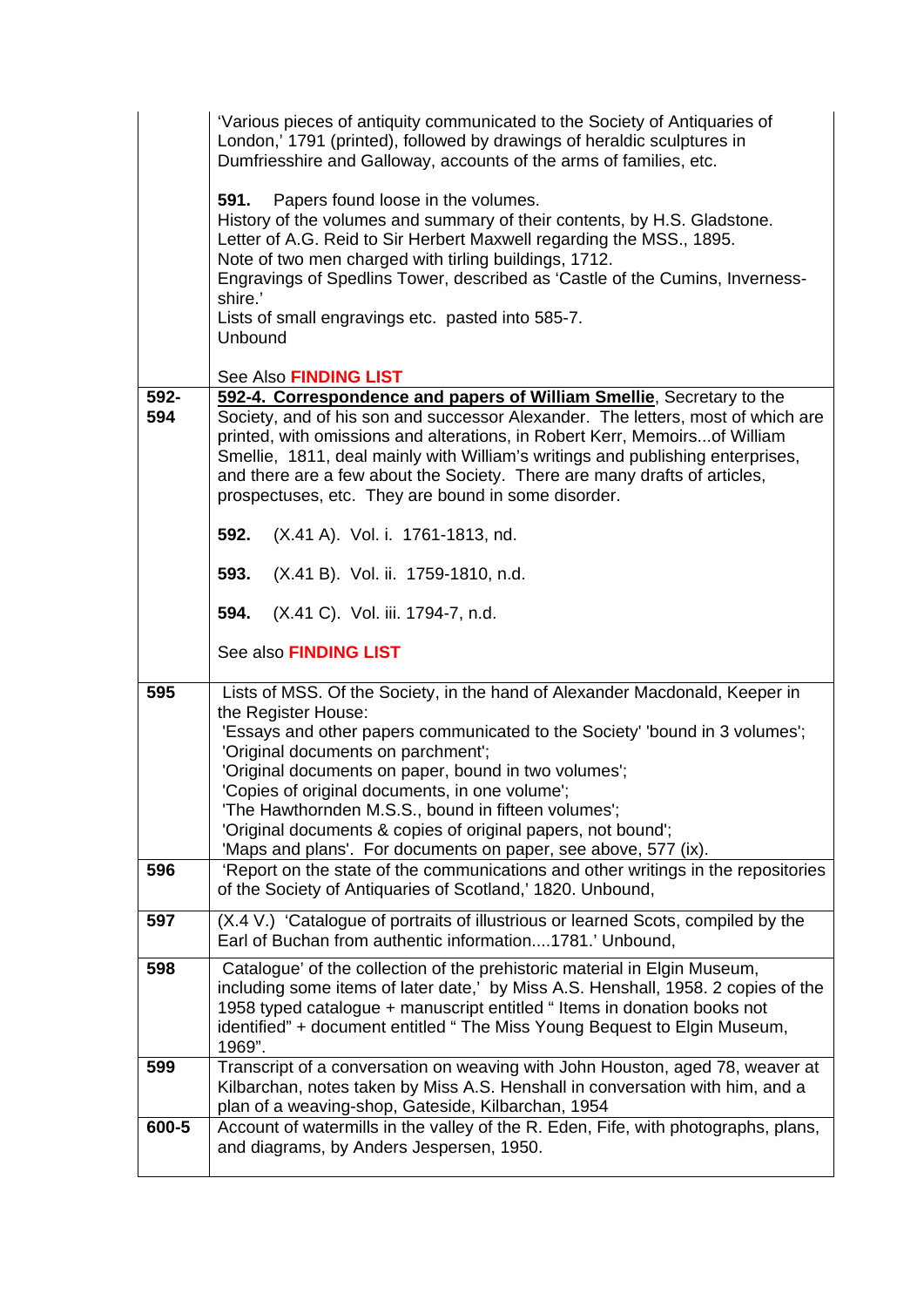|        | 600.<br>'Watermills on the River Eden,' a general account of the work.                                                                                       |
|--------|--------------------------------------------------------------------------------------------------------------------------------------------------------------|
|        | 'Watermills; a preliminary account of the development of the gearing in<br>601.<br>Western Europe.'                                                          |
|        | 602-5. 'Eden, a busy river,' a general history and accounts of technique and                                                                                 |
|        | topography (602), and particular descriptions of all mills, following the river<br>downstream (603-5).                                                       |
| 607    | (MSS.6.) 'Inventory late Adam Sim, Esq., Coulter Mains,' 1868.                                                                                               |
| 608    | (1954-551) 'Swords in the collection of Herbert S. Pullar, Dunbarnie Cottage,                                                                                |
|        | Bridge of Earn' (photographs).                                                                                                                               |
| 609    | Material regarding tartans, chiefly based on information supplied by William                                                                                 |
|        | Wilson and Son, tartan-manufacturers, Bannockburn. (1952-917) Lecture on                                                                                     |
|        | clan tartans, by Pittendrigh Macgillivray, R.S.A., with information given by<br>William Wilson and correspondence, 1906-19                                   |
|        |                                                                                                                                                              |
| 611    | (1952-914) 'Tartans of the Highland clans and regiments, also personal and                                                                                   |
|        | family tartans. Extracts from four manuscript books containing the written                                                                                   |
|        | patterns of old hard tartans etc., as woven by William Wilson & Sonmade by                                                                                   |
| 612-13 | Pittendrigh Macgillvary, 1907' (typed).<br>(1952-915, 916) 'Tartans. Book No.3' and 'No.4', containing extracts from the                                     |
|        | Wilson pattern-books, written in holograph by P. Macgillivary, with indexes.                                                                                 |
|        |                                                                                                                                                              |
|        |                                                                                                                                                              |
| 614    | Scrap-book containing drawings of antiquities, chiefly sculptured (symbol-                                                                                   |
|        | stones, cross-slabs, etc.), 1780-1848, n.d. Several are reproduced in Arch.<br>Scot., mostly in vol. ii.                                                     |
| 615    | Collection relating to masons' marks, compiled by William Ingram.                                                                                            |
| 618    | (MSS.107). Letters to John Lindsay, numismatist, Cork: (a) by James                                                                                          |
|        | Carruthers, Belfast, on coins, 1839-59, n.d., with one of John Gough Nichols,                                                                                |
|        | 1849; (B) BY b. Nightingale, Cork, on coins and other antiquities, 1843-60, n.d.                                                                             |
| 619    | (X.6.) Papers of James Drummond, chiefly on West Highland monuments, with                                                                                    |
|        | journal-notes, 1869-70, and fragments. Much of the material is published in                                                                                  |
| 620    | <u>P.S.A.S</u><br>(MSS. VIII.21.1.) Notebook, said to be of William Young, cloth-merchant or                                                                 |
|        | tailor, Aberdeen, containing notes of business dealings and engagements and                                                                                  |
|        | patterns of cloth, 1737, with a few notes of 1795-7. Letters regarding Young,                                                                                |
|        | 1898, 1914, are inserted loose.                                                                                                                              |
| 621    | (MSS.1935-3) History of a Covenanters' flag of the 18 <sup>th</sup> century presented to                                                                     |
|        | the Society by Lord Clyde, signed 'James Clyde', 1895; see P.S.A.S, 1XX.149                                                                                  |
| 622    | (X.10.) Excerpts of the letters of the Rev. George Low and of Thomas Pennant                                                                                 |
|        | to George Paton. Partly used in Low's Tour through the Islands of Orkney and                                                                                 |
|        | Shetland.                                                                                                                                                    |
| 623    | (X.82) Notebook of Elizabeth Anne Maclaurin, daughter of Sir Walter Scott's                                                                                  |
|        | correspondent Peter, containing accounts of a clock of Archbishop Sharp and                                                                                  |
|        | other objects which she intends to bequeath to the Society, and also of carved                                                                               |
|        | woodwork from Dunfermline Abbey, a cradle grate from Archbishop Sharp's<br>house, and Stuart royal portraits. The part relating to the bequest is printed in |
|        | P.S.A.S, xxxv.418.                                                                                                                                           |
|        |                                                                                                                                                              |
| 624    | 'Masons' marks from Marayshire &c.,' by George Melvin.<br>(X.86)                                                                                             |
| 625    | (x.89) 'Notes on the church of Pitsligo,' by William Troup, with photographs, a                                                                              |
|        | drawing, and a covering letter, 1862.                                                                                                                        |